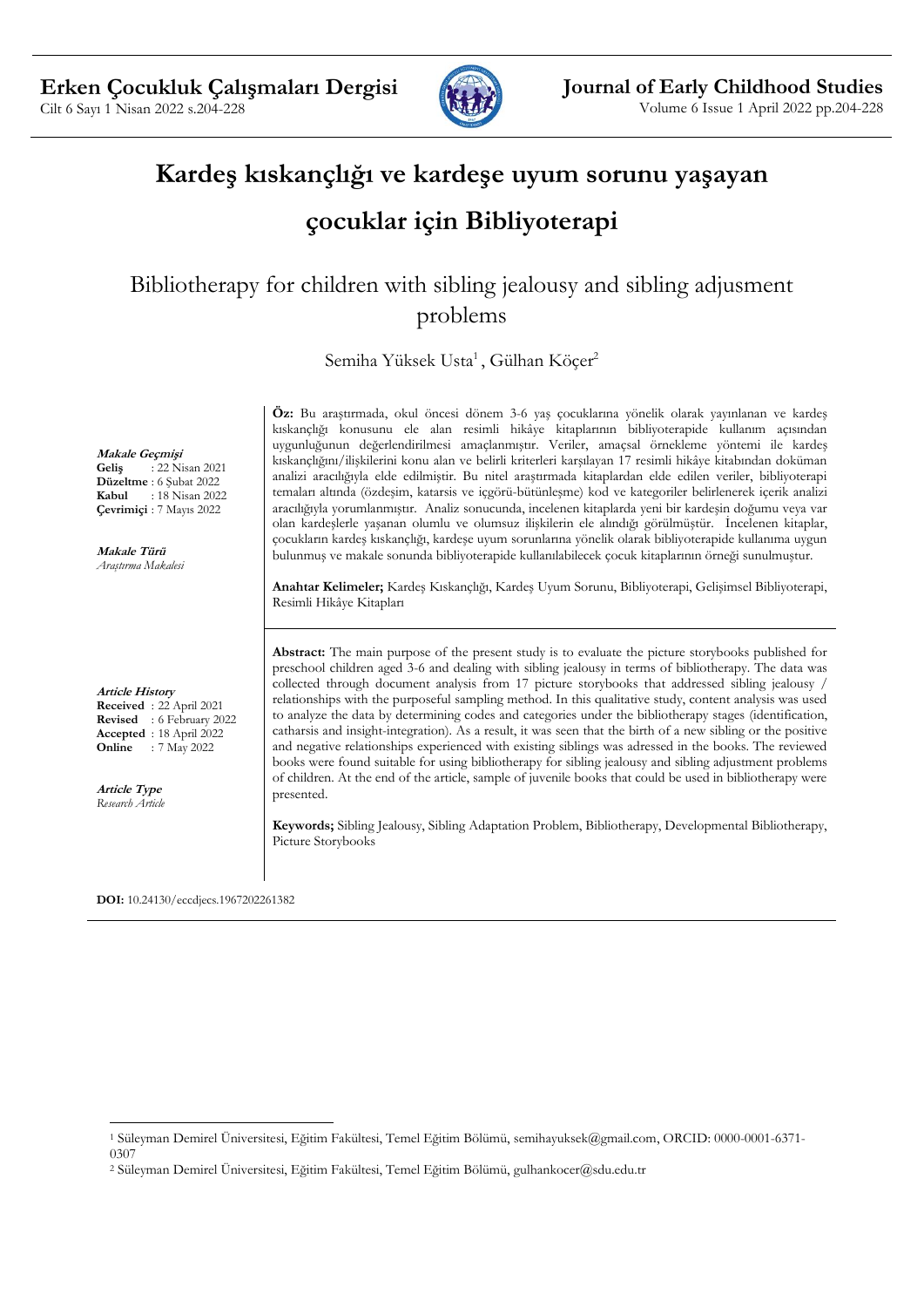#### **SUMMARY**

#### **Introduction**

Individuals may think that the problems and difficulties they have experienced throughout their lives are just experienced by themselves or they are the only ones who have gone through the most difficult times. As individuals realize that their difficulties are experienced also by other people, then they take these strong people as role models and increase their level of resilience (Koçyiğit, 2018). It is not easy for children to understand that they are not alone and to come across people who are experiencing similar problems in real-life situations. It is necessary to construct such an exemplary life situation, and the sources that can respond to this need most easily are the books. When books written for special purposes meet with the right person at the right time, they have the potential to change one's view regarding the problem s/he is dealing with. The term bibliotherapy means the use of books to overcome the problems experienced by the individual. Bibliotherapy can be used by specialists in clinical situations, as well as in children's adaptation and developmental problems. One of the most common adaptation problems of preschool children is having a new sibling. It is thought that special picture storybooks written on this subject to deal with the problem of sibling jealousy will be supportive in reducing the anxiety and stress of the child and regulating their behaviors. Depending on this information, the present study aimed at identifying and analyzing 3-6 year-old children's books that are published in Turkey and can be read to children for helping them cope with sibling rivalry and adaptation for bibliotherapy. The study is important in that it examines the picture storybooks written about the problem of adaptation to a sibling, presents criteria to help select books for bibliotherapy, and is one of the limited numbers of studies on the use of bibliotherapy for problem behaviors in the preschool period.

#### **Research Model**

This qualitative study is a case study that examines the picture storybooks on sibling jealousy in terms of bibliotherapeutic elements. In the study, the content analysis method was used as a research method and document analysis as a data collection technique.

#### **Study group**

The study group of the research was determined by purposeful sampling from non-random sampling types. In determining the books, the following criteria were taken into consideration; should be written about sibling adaptation/sibling jealousy, children should be 3-6-year-old, they should be in print, and should meet the bibliotherapy book evaluation criteria.

#### **Findings**

Since bibliotherapy aims at helping children with adaptation problems to their siblings. They should not feel lonely by experiencing that the child and the hero in the story have similar emotions and problems and should are being solved and his own emotion is also another one's feeling. These stages are the stages of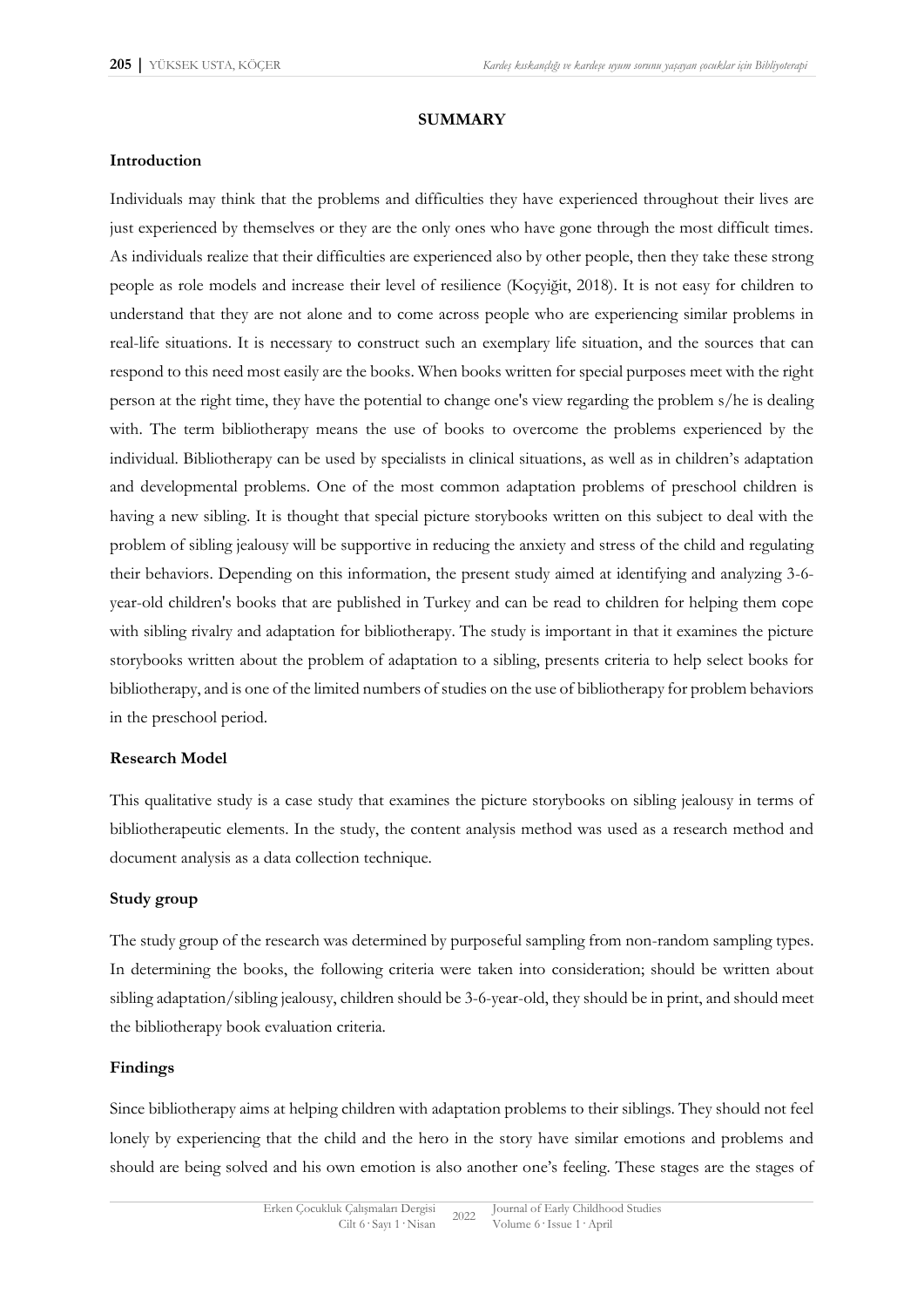bibliotherapy defined in the literature. These stages, which are expressed as identification, catharsis, insight, and generalization, are discussed as themes in the analysis of the contents of the books that pass the necessary criteria for bibliotherapy on sibling jealousy. The codes and categories of the content under these themes have been determined and presented in this part.

#### **Theme 1: Identification**

Identification is the first step of bibliotherapy. It is the stage where identification is achieved between the protagonist and the reader, and the reader sees that s/he is not the only one experiencing the problem. The theme of identification consists of the following categories; differences felt in the family, the announcement of the expectation of a sibling, the process of the baby joining the family, or the type of relationship experienced with the sibling.

#### **Theme 2: Catharsis**

In the second stage of bibliotherapy, the emergence of emotions in catharsis is the expression of the emotions of the individual verbally or non-verbally and then the purification from these emotions. In the catharsis theme, categories are as follows; child's feelings after hearing the news about the coming of a new baby, his feelings after the baby arrives, and his feelings in the relationship with his sibling.

#### **Theme 3: Insight and Integration**

Insight and integration, the third stage of bibliotherapy, is the stage where problems are seen to be solved by the reader and understood that the problems do not remain stable. For this reason, the stages in which the problems are solved in the examined books are analyzed under this theme. The theme of insight and integration formed with the following categories; adult attitude to prepare the child for the sibling, adult attitude regarding child's feelings after the sibling comes and the last category is the change in the child.

#### **Discussion**

The book selection for bibliotherapy is an important step and requires meticulousness. When 44 books that meet the purposeful sampling criteria were examined within the scope of the research, it was seen that 17 of them were suitable for bibliotherapy. It is seen that less than half (38.63%) of the books written on the subject were appropriate.

In the literature, besides the limited number of studies directly related to sibling adaptation (Devries ve Sunden, 2019; Kramer et al., 1999), some studies show social-emotional problems can be achieved with the help of bibliotherapy. According to these studies, the bibliotherapy method can not only help children having difficulties in making friends (Turan, 2005) but also can be used to support children's self-confidence, interpersonal problem-solving skills (Forgan, 2002; Uyar, 2020), and self-esteem (Leana\_Taşcılar, 2016). In addition, it is found that bibliotherapy is effective in increasing behaviors of sharing and helping in preschool children (Shepherd ve Koberstain, 1989; Uzmen, 2001), improving older children's behaviors with emotional and behavioral disorders (Harper, 2010; Khalik, 2017; Newman, 2015) and reducing compulsive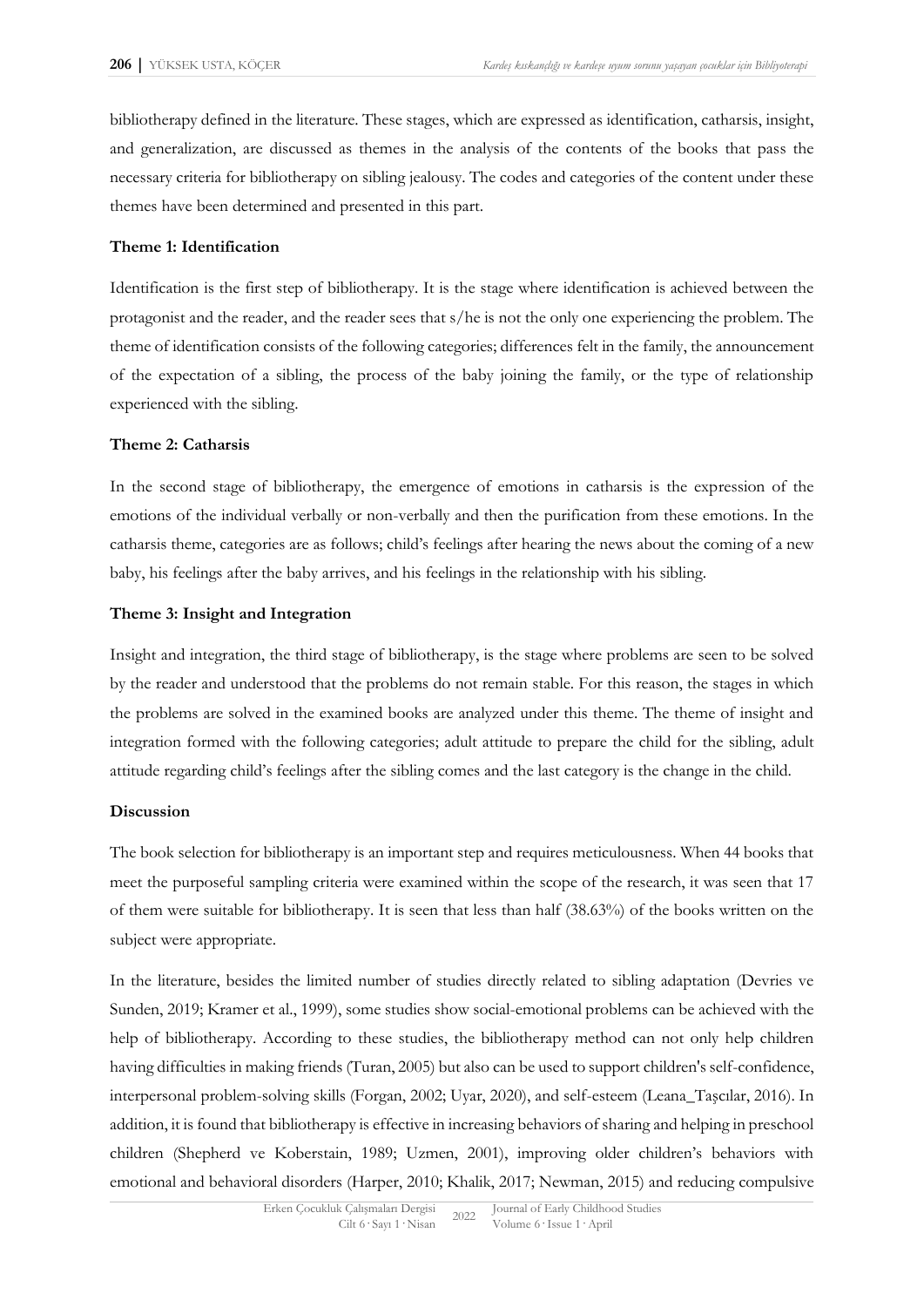behavior in children with the compulsive disorder (Tolin, 2001). In addition, it is stated that it can be used by teachers to cope with special situations like expressing their feelings during the loss of a relative (Sevinç, 2019) or during a divorce in the family (Smith, 2014) or to cope with traumatic situations (Alat, 2002).

As a result, in the present study, the books that can be read in bibliotherapy application to children in case of sibling jealousy problems were determined. When they are evaluated in terms of bibliotherapeutic elements, it is found that children with sibling jealousy were able to identify their own emotions, understand many negative emotions they forgot or suppress via identification with the protagonist and this can help children overcome the problems they experience.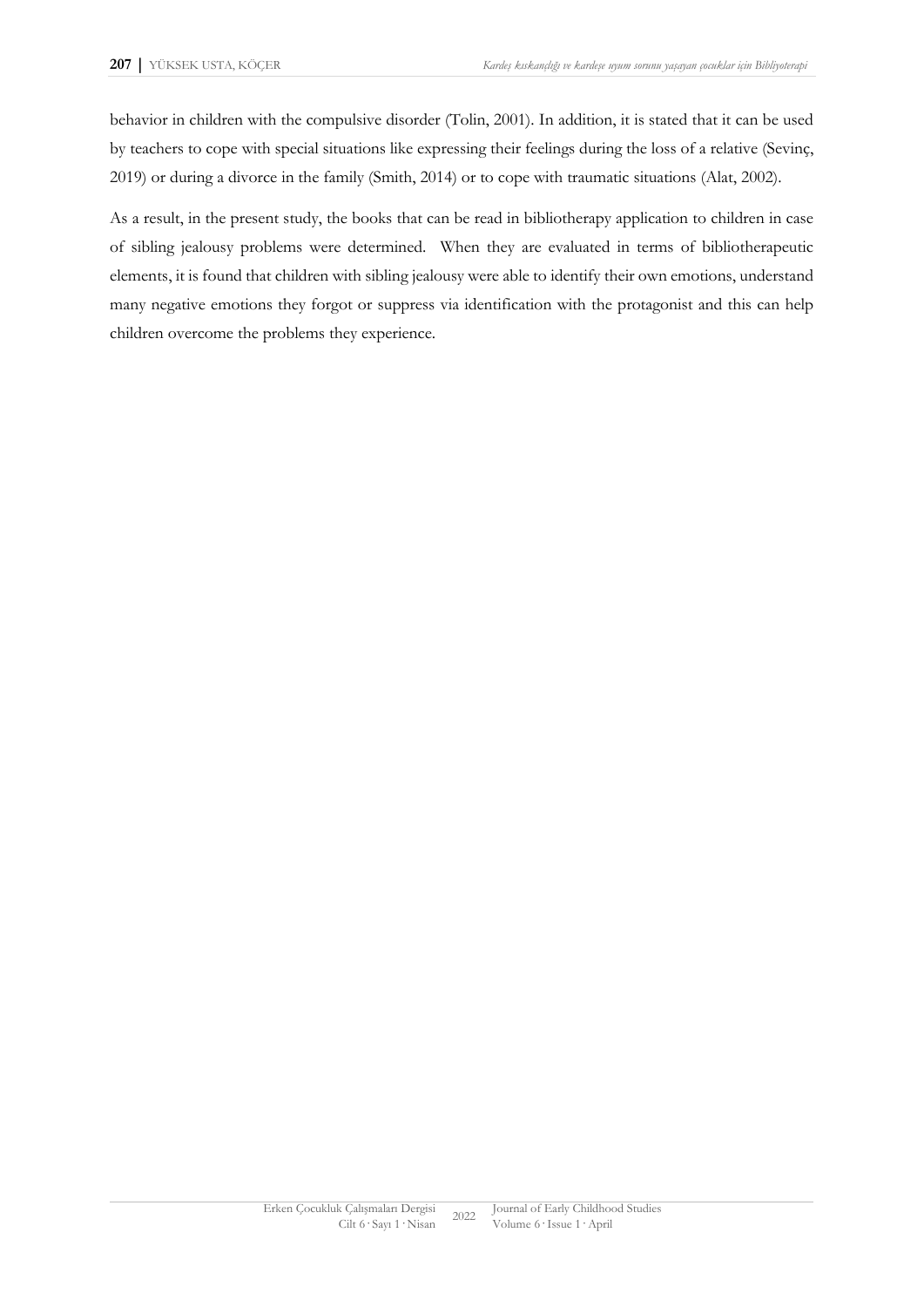### **GİRİŞ**

"Bir kitap okudum hayatım değişti" ifadesini söyleyen ya da işiten olmak nadir rastlanan bir durum değildir. Bireyler zaman zaman yaşamları boyunca yaşadıkları sorunları, zorlukları yalnızca kendilerinin yaşadığını veya en zorunun kendi yaşamlarında olduğunu düşünebilirler. Özellikle gençler ve çocuklar, yaşadıkları sorunların yalnızca kendilerinin başına geldiğine daha fazla inanmaktadırlar (Forgan, 2002). Bu durumu hem gelişimsel bir özellik olarak egosantrik olmalarına hem yaşam tecrübelerinin az olmasına bağlamak mümkündür. Bireyler yaşadıkları zorlukların başka insanlar tarafından da deneyimlediğini fark ettikçe, dayanıklı kişileri rol model aldıkça yılmazlık düzeylerinde artış olmaktadır (Koçyiğit, 2018). Başkasının deneyimlerinden öğrenme için kullanılan "model alarak öğrenme" kavramında olduğu gibi, model alan ve alınanın yakın özelliklere sahip olması ise bu etkiyi güçlendirmektedir. Model almayı artıran önemli hususlardan biri, benzer sorunu yaşayan kişinin yaşam koşullarının, yaşının ve durumunun da benzer olmasıdır (Braaksma, Rijlaarsdam ve Van den Bergh, 2002). Çocuklar açısından konuyu ele aldığımızda, aynı sorunu yaşayan akranlarından sorunun çözümüne dair model alma yoluyla elde ettiği öğrenmeler her zaman olumlu olmamaktadır. Bu bakımdan, çocukların bir sorun karşısında yalnız olmadığını anlaması için hem olumlu model olabilecek, özdeşim kuracağı hem benzer sorunların yaşandığı gerçek yaşam durumlarına rastlaması kolay olmamaktadır. Bu sebeple bir örnek yaşam durumunun kurgulanmasına ihtiyaç duyulabilmektedir. Bu ihtiyaca en kolay cevap verebilen kaynaklar ise kitaplar olmaktadır. Özel amaçlar için yazılmış kitaplar, doğru zamanda doğru kişiyle buluştuğunda kişinin içinde bulunduğu sorun durumuna bakışını değiştirme potansiyeli taşımaktadır.

Çocukların zor yaşam durumlarıyla, davranış problemleriyle baş etmesi için kitaplardan faydalanmak yeni bir uygulama olmamakla birlikte konuya ilişkin yapılan araştırmalar da yaygın değildir (Alat, 2002; Devries ve Sunden, 2019; Forgan, 2002; Harper, 2010; Khalik, 2017; Leana\_Taşcılar, 2016; Newman, 2015; Sevinç, 2019; Smith, 2014; Tolin, 2001; Turan, 2005; Uyar, 2020). Bireyin yaşadığı sorunların üstesinden gelebilmesi için kitaplardan yararlanması anlamına gelen terim bibliyoterapidir. Terimin detaylı tanımı Pardeck ve Pardeck (1989) tarafından eski bir eğitim sözlüğünden

*Tüm gelişimi etkilemek için kitapların kullanılması, okuyucu ile edebiyat arasında; kişilik değerlendirme, uyum, gelişim, klinik ve zihinsel hijyen amaçlarıyla kullanılan bir etkileşim süreci, seçilen okuma materyalinin doğasında bulunan fikirlerin okuyucunun zihinsel veya fiziksel rahatsızlıkları üzerinde terapötik bir etkiye sahip olabileceği bir kavram.*

İfadeleriyle aktarılmıştır (S.107). Bu tanımdan da anlaşılmaktadır ki, bibliyoterapi klinik durumlarda uzmanlar tarafından sağaltım için kitap önerisi olmasının yanı sıra çocuğun uyum ve gelişimsel sorunlarında da kullanılabilmektedir.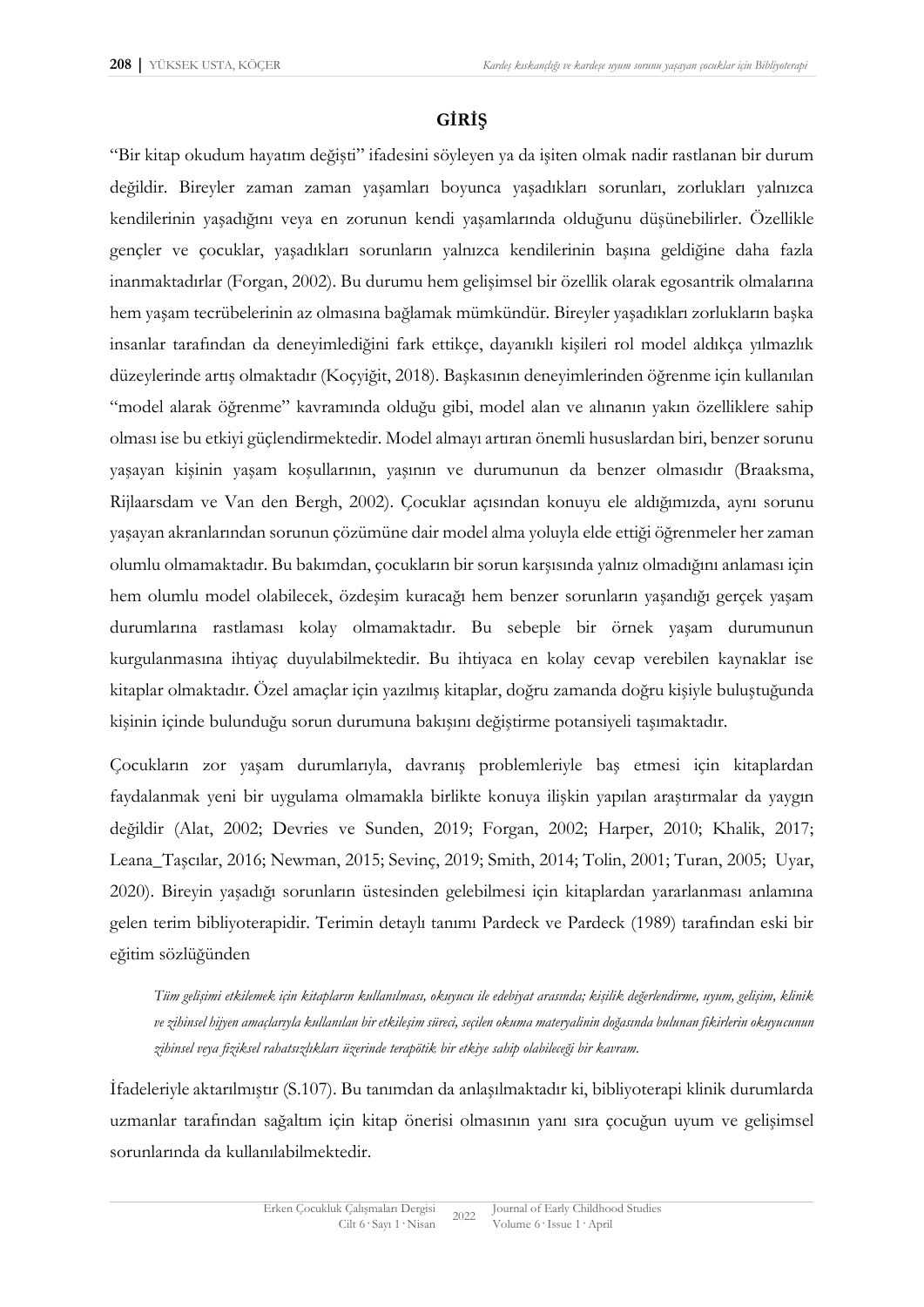Bibliyoterapinin tarihine bakıldığında iki kullanım alanı olduğu görülmektedir. Birincisi ruh sağlığı uzmanları tarafından kullanılan klinik bibliyoterapi, bir diğeri ise bu konuda uzman olma şartı gerektirmeyen, bireye kitap önermeyi içeren eğitimcilerin, kütüphanecilerin kullanabildiği gelişimsel bibliyoterapidir (Öncü, 2012). Eğitimcilerin kullandıkları bibliyoterapi çocukların kişisel deneyimlerine rehberlik etmektedir. Öğretmenlerin sınıflarında sorun yaşayan öğrencileri için yapabilecekleri müdahaleler kısıtlı olmaktadır. Çocukların yaşadıkları psikolojik sorun durumlarında ruh sağlığı uzmanlarından, aileden yardım alınmadan öğretmenin yapabileceği uygulamalar yetersiz kalabilmektedir. Halihazırda öğretmenler psikolojik yardım alan çocuklarla çalışırken zaman zaman çözümün bir parçası olmak için neler yapacaklarına ilişkin kendilerini yetersiz hissedebilmektedirler. Ancak öğretmenlerin de sürece, çocuğa ve ailelerine verebileceği önemli katkılar vardır (Prater, Johnstun, Dyches ve Johnstun, 2006). Bunların başında çocuklara doğru davranış modellerini sunmak veya aynı sorunu yaşayan başka çocukların da olduğunu uygun yollarla çocuğa fark ettirmek gelmektedir.

Öğretmenlerin; çocukların başkaları ile ilişkilerini yönetebilme becerisini geliştirebilecek öğrenme yaşantıları düzenleme, çocuğa duygu ve düşüncelerini ifade edebilme fırsatları verme, çocuk aile toplum arasındaki iletişimi her yönden geliştirmek için rehberlik etme, planlama yaparken çocukların bireysel farklılıklarını ve ihtiyaçlarını göz önünde bulundurma gibi profesyonel mesleki yeterliklerine (MEB, 2017) dayanarak; uyum sorunu yaşayan çocuklar için gerekli desteği sağlamasının mesleki yeterlilik olduğu söylenebilmektedir. Bunun yanı sıra sınıfta, yaşadığı sorundan dolayı profesyonel psikolojik destek alan bir çocuk varsa öğretmenin de uzman ile iş birliği içinde olması mesleki sorumlulukları arasında sayılabilmektedir. Böyle durumlarda öncelikle öğretmenin yaşanan sorunla ilgili bilgiye sahip olması ve ebeveynlere bu konuda bilgilendirici açıklamalar yapabilmesi beklenmektedir. Ayrıca öğretmenin çocukla baş başa kalabileceği zamanlarda çocuğun duygularını anlamaya yönelik, yargılamadan veya öğüt vermeden konuşmalar yapmasının, ele alınan sorunu yaşayan çocuklarla diğerlerinin empati kurmalarını sağlayacak ve sorunu yaşayan çocukların da kendini anlaşılmış hissetmesini sağlayacak etkinliklere eğitim planlarında yer vermesinin etkili olacağı düşünülmektedir. Bu etkinlikler, drama, rol oynama etkinlikleri olabileceği gibi özel amaçla yazılmış hikâye kitaplarının çocuğun yaşadığı soruna ve gelişim düzeyine uygun şekilde seçilmesi ve belirli yöntemlerle okumasını ifade eden bibliyoterapi de olabilmektedir.

Okul öncesi dönem çocuklarda sıklıkla rastlanan uyum sorunlarından biri aileye yeni bir kardeşin katılmasıyla ortaya çıkan kardeş kıskançlığı ve kardeşe uyum problemleridir. Kardeş kıskançlığı olarak adlandırılan duygu aslında erken dönemde yeni doğan ya da kendisinden büyük kardeş sebebiyle ebeveynin ilgi ve sevgisinin paylaşılamamasından kaynaklanmaktadır (Paktuna-Keskin, 2012; Yavuzer, 2020; Yörükoğlu, 2011). Erken çocukluk döneminde olan çocuk için yeni doğan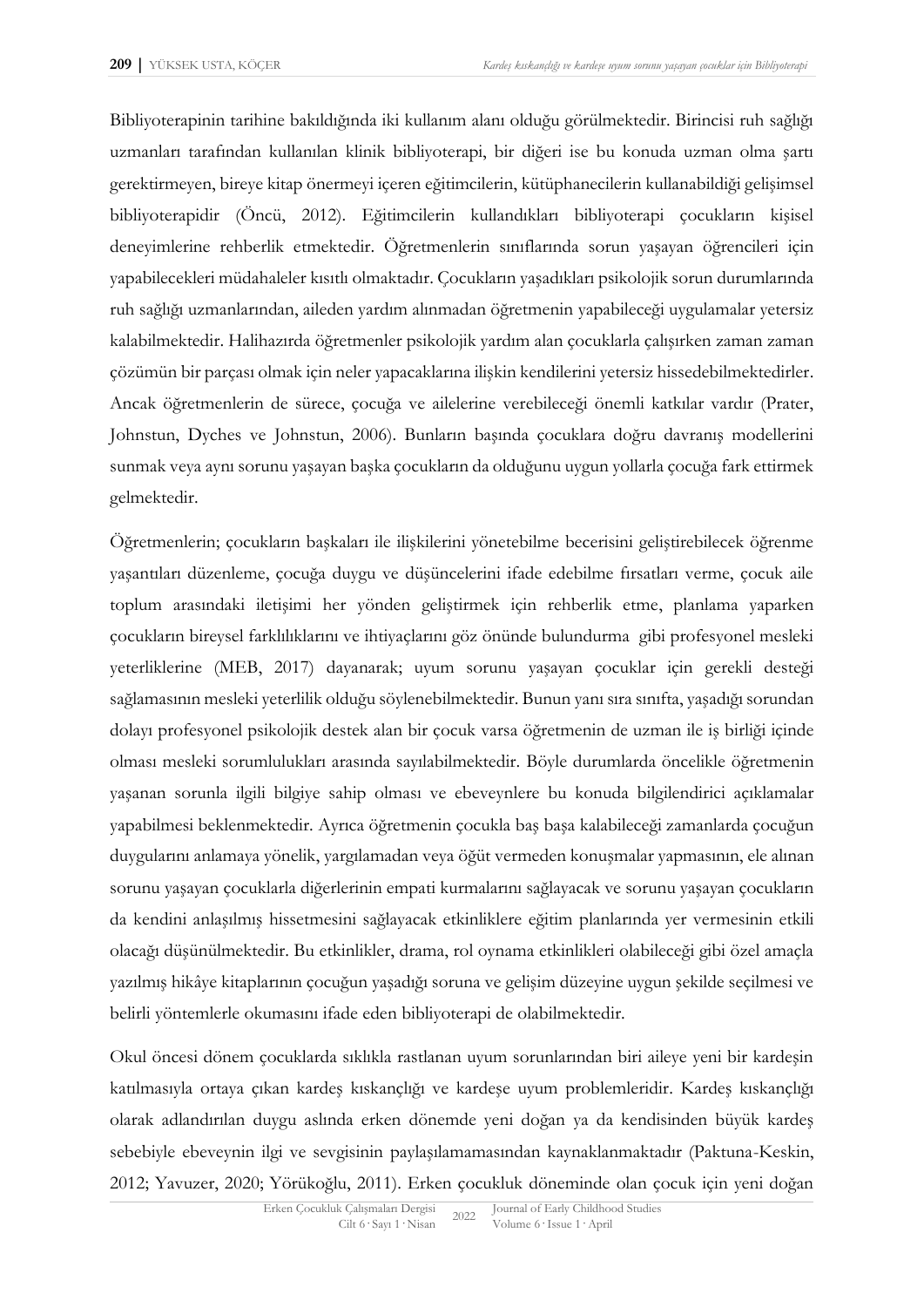kardeşe uyum kolay olmamaktadır. Aileye yeni bir bebeğin katılması ile en sık karşılaşan çocuklar okul öncesi dönem ve okul çağı başındaki çocuklar olduğundan, bunun yanında genellikle ikinci bebeğin gelmesi ile büyük çocuğun okul öncesi eğitim kurumuna başlaması yakın dönemlere denk geldiğinden çocukta ailenin kendisinden kurtulmak istediğine dair düşünceler ortaya çıkabilmektedir (Tortamış Özkaya, 2020; Yavuz, 2016).

Bu bilgiler ışığında, çocukların yaşadığı kardeş kıskançlığı sorununa karşı bu konuda yazılmış resimli hikâye kitaplarının çocuğun kaygı ve stresini azaltmada ve davranışlarını gözden geçirerek yeniden düzenleme konusunda destekleyici olacağı düşünülmektedir. Ancak bibliyoterapinin sıradan bir okuma eylemi olmayıp bir yöntem olması sebebiyle, bibliyoterapiye uygun kitap seçimi özen gösterilmesi gereken bir konudur (Leana Taşcılar, 2012). Bu sebeple kitap seçiminde birtakım ölçütlere dikkat edilmesi gerekmektedir (Öner, 2007). Kitapta okuyucunun eğlenceli bulacağı çizimlerin yer alması, kitabın konusunun ve konunun geçtiği ortamın bireyin kendi geçmişiyle ortak noktalara sahip olması önerilmektedir (Cornett ve Cornett, 1980). Kitapta ele alınan sorunların gerçekçi ve mantıklı çözümlerinin olması, basit ve basmakalıp özellikleri olan karakterlerdense çok yönlü karakterlerin yer aldığı, olağanüstü özellikler içermeyen, geçici mutlu sonların olmadığı ve yoğun duygusal içeriğin olmadığı kitapların daha etkili olabileceği belirtilmektedir (Heath, Sheen, Leavy, Young ve Money, 2005)

Bu bilgilere dayanarak bu araştırmada Türkiye'de basılmış olan okul öncesi dönem 3-6 yaş çocuklar için uygun, kardeş kıskançlığı, kardeşe uyum sorunu yaşayan çocuklara bibliyoterapi amacıyla okunabilecek kitapları belirlemek ve analiz etmek amaçlanmıştır. Araştırma, çocuklarda görülen kardeşe uyum problemi hakkında yazılmış resimli hikâye kitaplarını incelemesi, bibliyoterapi için kitap seçimine yardımcı olacak ölçütleri sunması ve okul öncesi dönemde sorun davranışlar için bibliyoterapinin kullanımına ilişkin sınırlı sayıda çalışmadan biri olması açısından önemlidir.

#### **YÖNTEM**

## **Araştırmanın Modeli**

Kardeş kıskançlığı konulu resimli hikâye kitaplarının bibliyoterapi unsurları açısından incelenmesi amacıyla yapılan bu nitel araştırma bir durum çalışmasıdır. Çalışmada araştırma yöntemi olarak içerik analizi yöntemi, veri toplama tekniği olarak doküman analizi kullanılmıştır. Durum çalışması; araştırmacının gerçek yaşam, güncel sınırlı bir durum ya da belli bir zaman içerisindeki çoklu sınırlandırılmış durumlar hakkında gözlemler, görüşmeler, görsel-işitseller, dokümanlar, raporlar gibi çoklu bilgi kaynakları aracılığıyla detaylı ve derinlemesine bilgi topladığı, bir durum betimlemesi ya da durum temaları ortaya koyduğu nitel bir yaklaşımdır (Creswell, 2021). Çalışmada veri toplama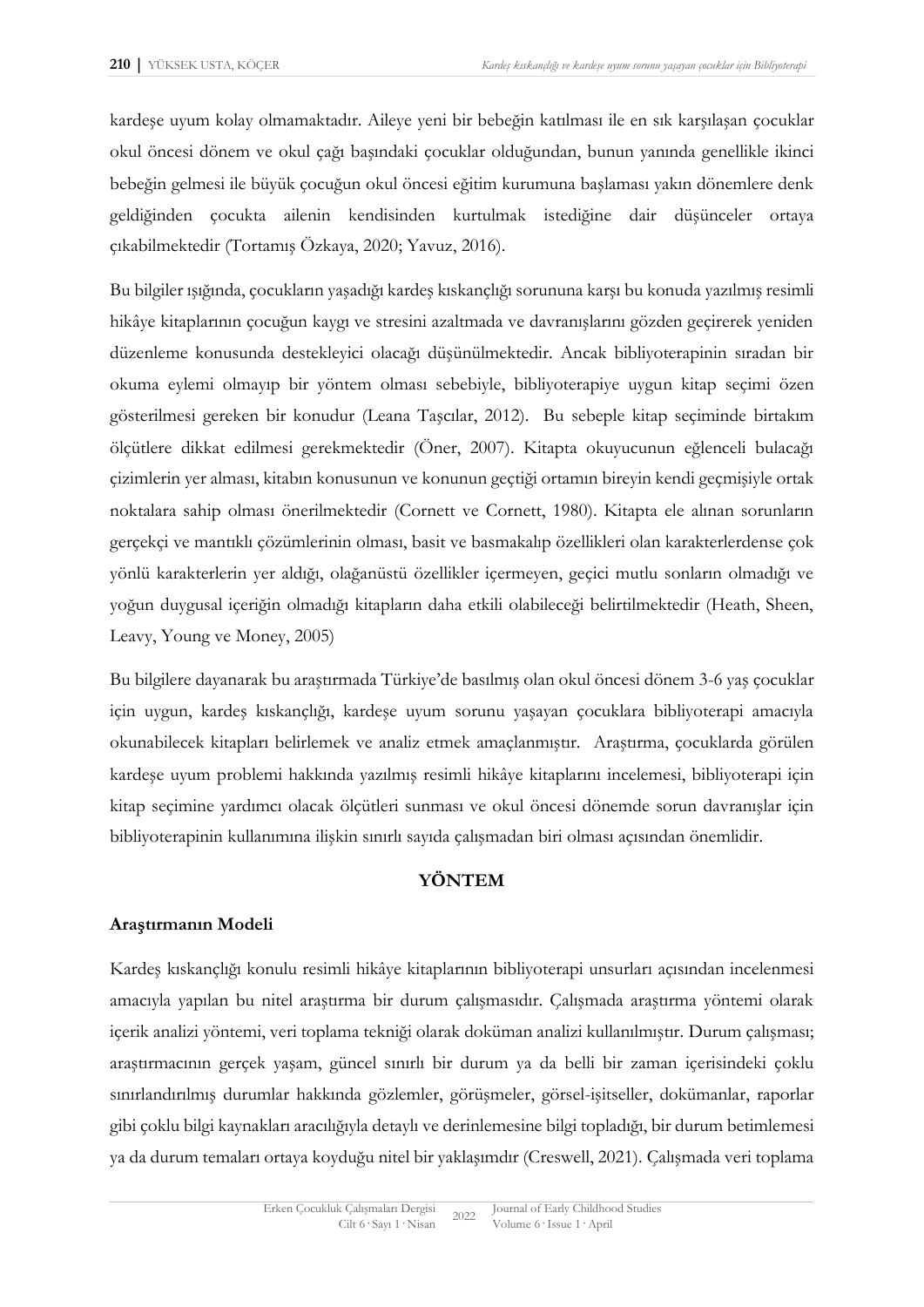tekniği olarak doküman analizi kullanılmıştır. Doküman analizi yazılı materyallerin (kitap, dergi, gazete, e-içerikli belgeler) incelendiği nitel araştırma desenlerindendir (Yıldırım ve Şimşek, 2013). Doküman analizi, daha sonra özellikle içerik analizi yoluyla ana temalar, kategoriler ve vaka örnekleri halinde organize edilerek, araştırmaya konu edilen verileri sınıflamaya yardımcı olmaktadır (Kıral, 2020; Labuschagne, 2003). İçerik analizi, belirli kurallara dayalı kodlamalarla bir metnin bazı sözcüklerinin daha küçük içerikte kategorileri ile özetlendiği sistematik, yinelenebilir bir tekniktir (Büyüköztürk, Çakmak, Akgün, Karadeniz ve Demirel, 2016). İçerik analizinde temelde yapılan işlem, birbirine benzeyen verileri belirli kavramlar ve temalar çerçevesinde bir araya getirmek ve bunları okuyucunun anlayabileceği bir biçimde düzenleyerek yorumlamaktır (Yıldırım ve Şimşek, 2011).

## **Çalışma Grubu**

Araştırmanın çalışma grubu seçkisiz olmayan örneklem türlerinden amaçsal örneklem yoluyla belirlenmiştir. Amaçsal örneklem; derinlemesine araştırma yapabilmek için çalışmanın amacı kapsamında bilgi açısından zengin durumların seçilmesidir (Büyüköztürk vd. 2016). Kitapların belirlemesinde aşağıdaki ölçütler göz önünde bulundurulmuştur;

- Kardeşe uyum/ kardeş kıskançlığı konusunda yazılmış olması,
- 3-6 yaş çocuklar için yazılmış olması,
- Kitapların baskısının mevcut olması,
- "Bibliyoterapi Kitap Değerlendirme Kriterlerini" karşılaması

Bu kriterlere sahip resimli hikâye kitaplarına erişebilmek için öncelikle internet arama motoru Google üzerinden "kardeşe uyum", "kardeş ilişkileri", "kardeş kıskançlığı", "kardeş doğumu" anahtar kelimeleri "resimli hikaye kitabı", "kitap önerisi", "çocuk kitabı", gibi anahtar kelimelerle birlikte aranmıştır. Ayrıca Türkiye'de bulunan 3 büyük kitap satış sitesi ve 1 büyük alışveriş sitesinde yukarıdaki ölçütler ve anahtar kelimelerle farklı kombinasyonlarla aranmıştır. Bu araştırmalar sonucunda, 3-6 yaş grubuna uygun, kardeş uyumu/kıskançlığı konusunda yazılmış ve hala baskısı olan 50 kitap temin edilmiştir. Kitaplar temin edildikten sonra ön inceleme yapılarak web sayfasında belirtilen yaş grubuna, kategoriye ve içeriğe uygun olmayan, kitaplar örneklem dışı bırakılmıştır. Son aşamada bu ölçütleri karşılayan 44 resimli hikâye kitabı belirlenmiştir. Sıra bibliyoterapik açıdan uygunluğunun değerlendirilmesine gelen kitaplar için gerekli kriterleri belirlemek amacıyla detaylı bir literatür taraması yapılmıştır. Bu tarama sonucunda okul öncesi dönem çocukların yaş ve gelişim özelliklerine uygun, bibliyoterapide kullanılacak kitaplar için belirlenen ölçütler incelenmiştir. Rozalski, Stewart ve Miller (2010) tarafından yapılmış olan çocukların yaşamın zorluklarıyla başa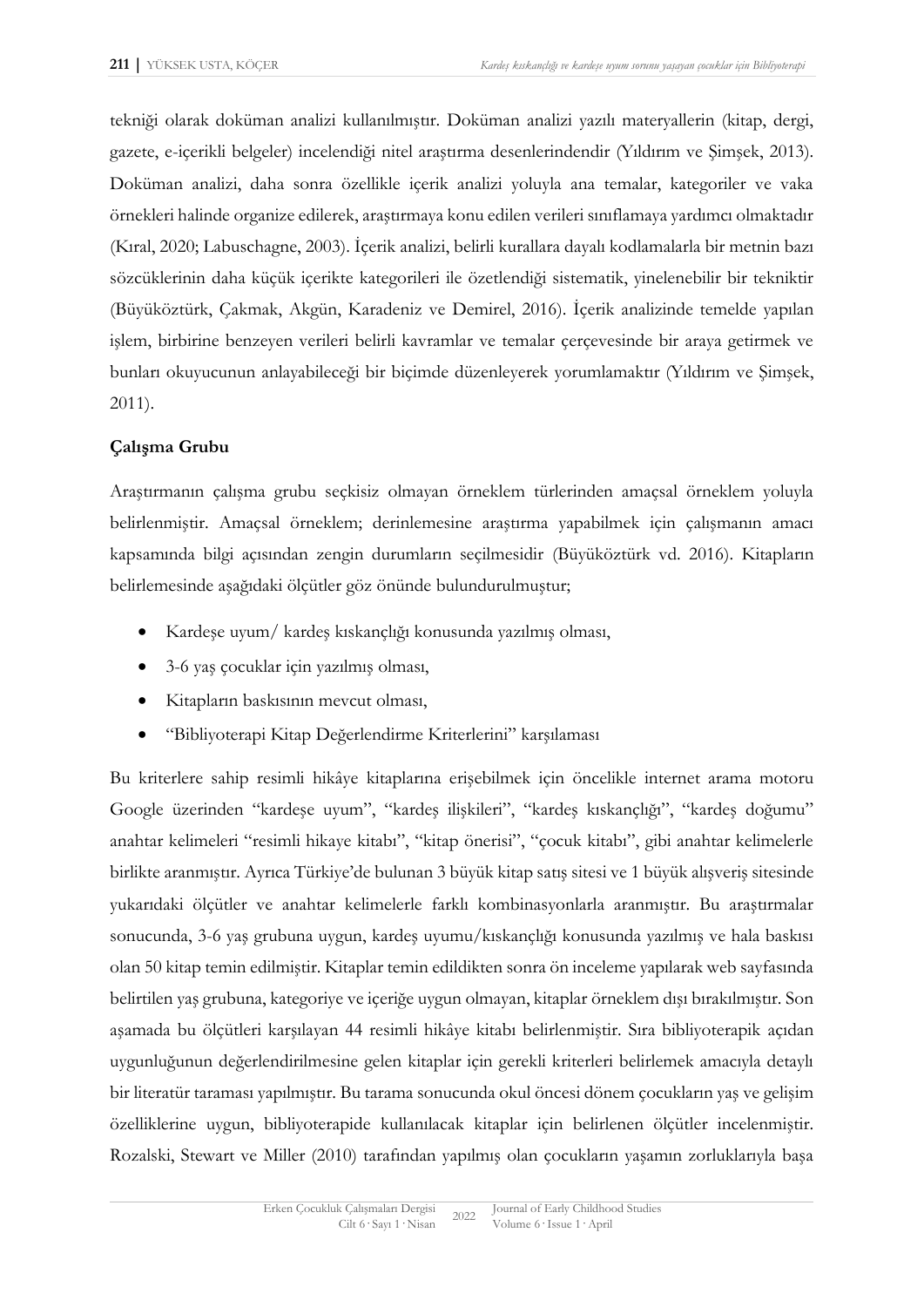çıkmalarına bibliyoterapiyle yardım etme konulu çalışmada yer alan bibliyoterapiye uygun kitapları değerlendirme ölçütlerinin kullanılmasına karar verilmiştir. Bu kriterler İngilizce 'den Türkçe 'ye çevrilmiştir. İngilizce ve Türkçe dil bilimleri alanlarında iki uzman akademisyenin görüşleri alınarak çeviriye son hali verilmiştir. Rozalski ve arkadaşlarının çalışmasında (2010) yer alan değerlendirme kriterlerine ek olarak çocuk edebiyatı, çocuk kitapları üzerine yazılmış literatür taranarak bibliyoterapi için kitap değerlendirme kriterleri arasına eklenmesi uygun bulunan 7 madde de araştırmacılar tarafından sorulara eklenmiştir. Uyarlanmış olan değerlendirme kriterleri bu haliyle, 3 okul öncesi eğitim alan uzmanının görüşüne sunulmuş ve öneriler doğrultusunda çalışma grubuna dahil edilecek kitapların belirlenmesinde kullanılmak üzere son hali verilmiştir. Rozalski ve arkadaşlarının (2010) araştırmasından çevrilerek uyarlanan değerlendirme kriterlerinin son hali Tablo 1.'de yer almaktadır. Koyu renkli yazılan maddeler araştırmacılar tarafından eklenmiş olan maddelerdir.

| Sınıf/İlgi Seviyesi                                                         | Çocuk kitaptaki kavramları anlar mı?                                                           |  |
|-----------------------------------------------------------------------------|------------------------------------------------------------------------------------------------|--|
|                                                                             | Çocuk kitaptaki kelimeleri anlar mı?                                                           |  |
|                                                                             | Kitapta kullanılan dil açık, yalın ve akıcı mı?                                                |  |
|                                                                             | Kitaptaki metinler uzunluk açısından çocuğun yaş grubuna uygun mu?                             |  |
|                                                                             | Kitap çocukta merak duygusu uyandırır mı?                                                      |  |
| Karakterlerin                                                               | Karakterler gerçekçi mi?                                                                       |  |
| sunumu                                                                      | Karakterler metin boyunca değişim ve gelişim gösteriyor mu?                                    |  |
|                                                                             | Karakterler olumlu bir şekilde sunuluyor mu?                                                   |  |
|                                                                             | Ayrımcı dil ve olumsuz unsurlardan uzak mı?                                                    |  |
|                                                                             | Karakterler arasında özdeşim kurulabilecek karakterler var mı?                                 |  |
| İçerik/Konu                                                                 | Ele alınan konu çocuğun öyküsüyle benzerlik gösteriyor mu?                                     |  |
|                                                                             | İçerik yoğun duygusallıktan uzak mı?                                                           |  |
|                                                                             | İçerik korku, şiddet, trajedi unsurlarından uzak mı?                                           |  |
| İllüstrasyon/                                                               | Çizimler/resimler çocukların metni anlamalarına yardımcı oluyor mu?                            |  |
| resimler                                                                    | Çizimler/resimler çocukların karakterle ilişki kurabilmelerine yardımcı oluyor mu?             |  |
|                                                                             | Çizimler/resimler bireyleri ve grupları saygılı ya da önyargı/ ayrımcılık (ör. Etnik köken,    |  |
|                                                                             | engelli olma durumu, cinsiyet, yaş, cinsel yönelim ve aile yapısı) içermeden temsil ediyor mu? |  |
|                                                                             | Çizimler/resimler çocuklar için dikkat çekici mi?                                              |  |
| Yazarın mesajı                                                              | Yazarın mesajı çocukları düşünmeye ve tartışmaya katılmaya teşvik ediyor mu?                   |  |
|                                                                             | Yazar çocukların duygu ve davranışlarıyla empati kuruyor mu?                                   |  |
|                                                                             | Yazarın mesajı çocuklar için umut verici özellikte mi?                                         |  |
|                                                                             | Yazarın çocukların zor yaşam durumlarıyla başa çıkmalarına veya problem çözmelerine            |  |
|                                                                             | yardımcı olmak için stratejiler sunuyor mu?                                                    |  |
|                                                                             | Sunduğu stratejiler gerçekçi mi?                                                               |  |
|                                                                             |                                                                                                |  |
| Yazarın mesajı çocukların duygusal açıdan rahatlamasına yardımcı oluyor mu? |                                                                                                |  |
|                                                                             | Yazarın mesajı öğüt verici bir his uyandırmadan veriliyor mu?                                  |  |
|                                                                             | Kitapta tüm çocukların değerli ve kıymetli olduğu mesajı veriliyor mu?                         |  |

Tablo 1. Bibliyoterapi Kitap Değerlendirme Kriterleri

Temin edilen 44 kitap araştırmacılar tarafından ayrı ayrı okunmuş ve bibliyoterapi için kitap değerlendirme kriterlerine göre incelenmiştir. Güvenilirliğin sağlanması açısından iki araştırmacı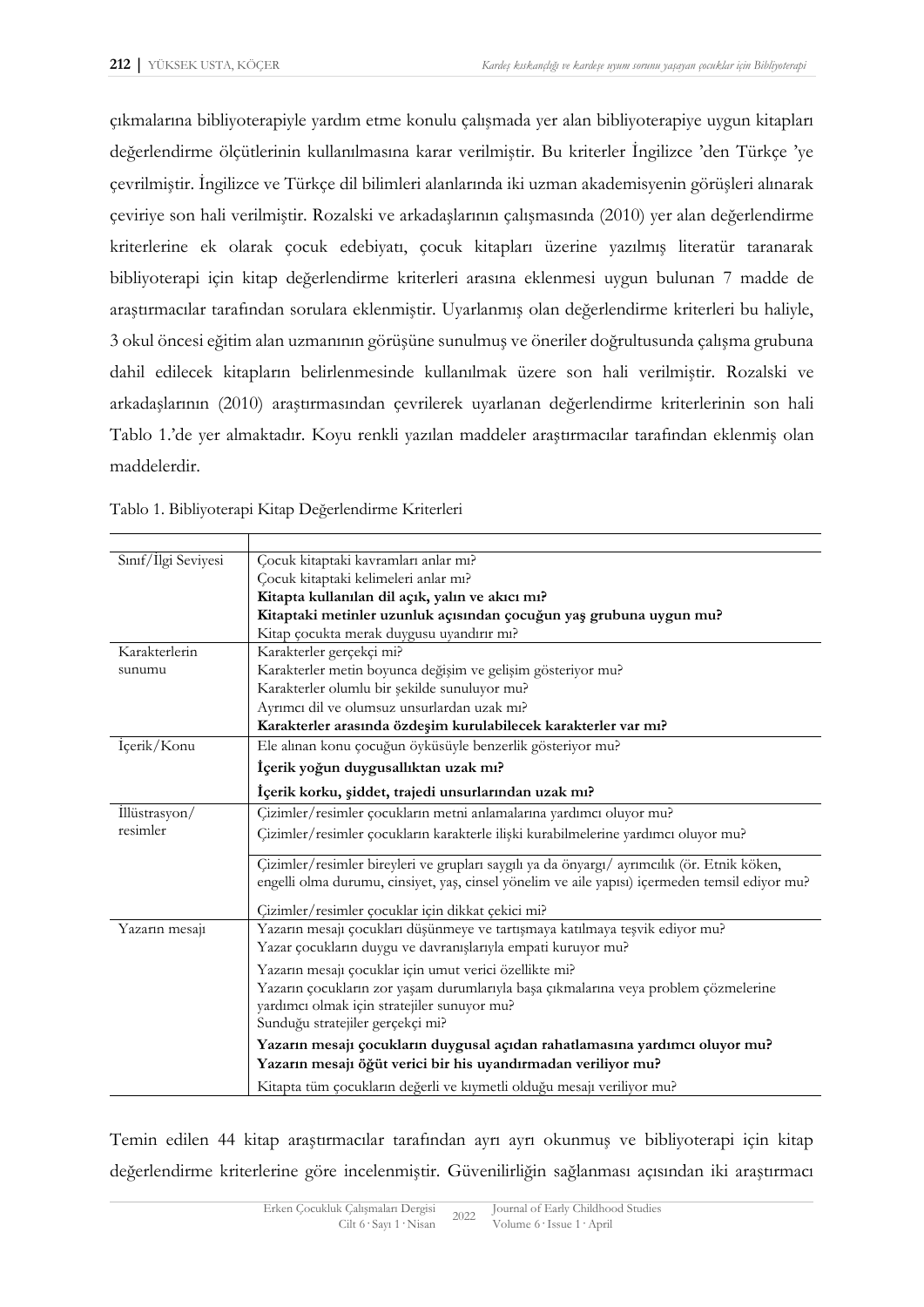ayrı ayrı kitapları bibliyoterapi kriterlerine göre değerlendirmiştir. İki araştırmacının da ortak olarak onayından geçen 17 kitap, içerik analizine alınmak üzere seçilmiştir. Böylece araştırmanın çalışma grubu oluşturulmuştur. Bibliyoterapi kitap kriterlerini karşılayan 17 kitabın künyesine Ek 1.'de yer verilmiştir.

## **Verilerin Toplanması ve Analizi**

Belirlenen tüm ölçütleri karşılayan 17 resimli hikâye kitabına sırayla K1, K2…K17 gibi kodlar verilmiştir. Kitaplar bibliyoterapi unsurları göz önünde tutularak araştırmacılar tarafından okunmuş ve incelenerek bibliyoterapik temalar doğrultusunda tekrarlayan kodlar ile kategoriler oluşturulmuştur. Araştırmacılar arasında görüş birliğine varılan kategori ve kodlar aracılığıyla kitapların içerik analizi yapılmıştır. Nitel araştırmalarda verilerin analizi, verilerin karakteristik tekrarlarını belirleme yoluyla yapılmaktadır. Analiz sonucunda elde edilen bulgular, tekrarlayan kalıplar veya verilerin desteklediği temalardır (Merriam, 2013). Bu araştırmada verilerin analiz edilebilmesi için araştırmacılar tarafından bibliyoterapi ile ilgili alan yazın incelenmiş alan yazında özdeşim, katarsis, içgörü ve genelleme olarak ifade edilen bibliyoterapi sağaltım aşamaları, tema olarak ele alınmıştır. Ardından doküman analizi yöntemiyle elde edilen veriler cümle bazında söz konusu temaların altında gösterilmiştir. Birbiriyle ilişkili kodlar belirli temalar altında bir araya getirilerek düzenlenmiş ve yorumlanmıştır.

## **Geçerlik ve Güvenirlik Çalışması**

Nitel araştırmalardaki geçerlilik ve güvenirlik kriterleri; üçgenleme, katılımcı teyidi, uzman görüşü, alanda uzun süre kalma ve zengin betimleme olarak ifade edilmektedir (Glesne, 2013; Merriam, 2013). Bu araştırmada geçerlik ve güvenirliğin sağlanması amacıyla, uzman görüşü ve zengin betimleme kriterleri göz önünde bulundurulmuştur. Çalışma grubuna dahil edilecek kitap kriterlerinin belirlenmesi sürecinde uzman görüşlerinden faydalanılması, iki farklı uzman olarak araştırmacıların birbirlerinden bağımsız içerik analizi yapması ile uzman görüşü kriterleri sağlanmıştır. Ayrıca güvenirlik için verilerin analizinde kodlama kontrolünün yapılabilmesi ve araştırmacılar arası kodlama uyumunun yeterli olup olmadığına ulaşılması amacıyla veriler iki araştırmacı tarafından ayrı ayrı kodlanmıştır. İki araştırmacı arası uyum "güvenirlik= (görüş birliği sayısı) / (toplam görüş birliği + görüş ayrılığı sayısı)" formülü (Miles ve Huberman, 2019) ile %90 olarak bulunmuştur. Miles ve Huberman (2019) ve Patton'a (2014) göre kodlayıcılar arası görüş birliğinin en az %80 olması beklenmektedir. Araştırma sürecinin ayrıntılı olarak açıklanması ve araştırma sonucunda elde edilen bulguların dokümanlardan alıntılar verilerek sunulmasıyla da zengin betimleme kriterleri karşılanmıştır.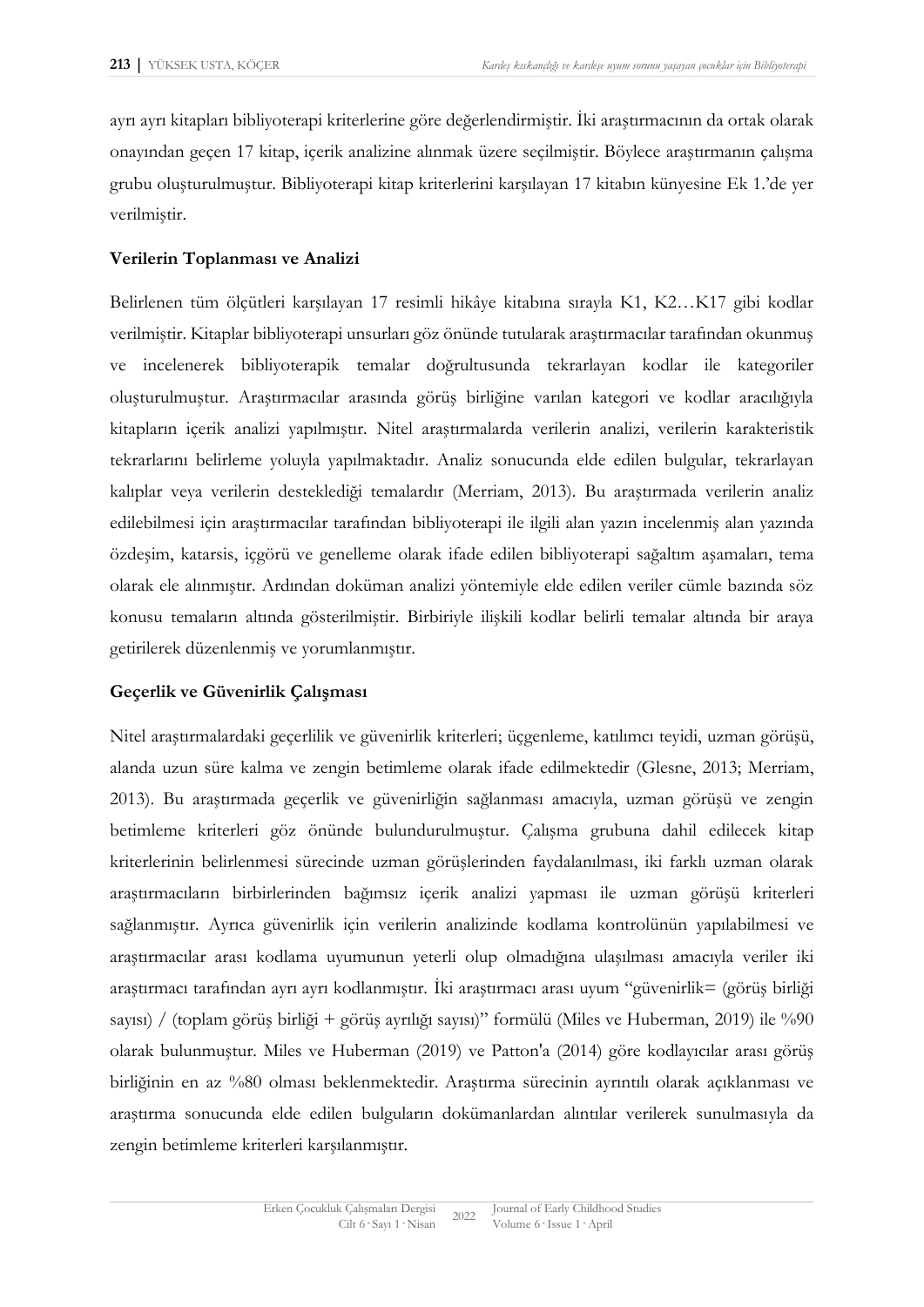## **BULGULAR**

Bibliyoterapinin kardeşe uyum sorunu yaşayan çocuğa yardım etmesi amaçlandığından kullanılacak kitaplarda öne çıkan özellikler, çocukla hikâye kitabındaki kahramanın benzer duygular ve sorunlar yaşaması ve bu sorunların çözüldüğünü görmesi, bu sorunların bir çözümünün olduğunu fark etmesi ve kendi duygusunun başkalarında da olabileceğini fark ederek kendini yalnız hissetmemesidir. Söz konusu bu özellikler bibliyoterapinin literatürde tanımlanmış aşamaları ile örtüşmektedir. Özdeşim, katarsis, içgörü ve genelleme olarak ifade edilen bu aşamalar, kardeş kıskançlığı konusunda bibliyoterapi için gerekli kriterlerden geçen kitapların içeriklerinin analizinde tema olarak ele alınmıştır. Bu temalar altında yer alan içeriğin kodları ve kategorileri belirlenmiş ve bu bölümde sunulmuştur. Çalışma grubundaki kitaplar numaralandırılmış ve birinci kitap (K1), ikinci kitap (K2) gibi kodlamalar yapılmıştır. Ek 1.'de yer alan kitap listesinde hangi kitabın hangi koda sahip olduğu görülebilmektedir. Bu bölümde kategorilere ilişkin kitap cümlelerine, doğrudan alıntılarla yer verilmiştir.

## **Tema 1: Özdeşim**

Özdeşim bibliyoterapinin ilk aşamasıdır. Bibliyoterapi amacı ile okunan kitabın kahramanı ile okuyucu arasında özdeşimin sağlandığı, sorunun kendisine özgü olmadığını gördüğü aşamadır.

|       | Kategori 1                                     | Kategori 2                                    | Kategori 3                                  | Kategori 4                          |
|-------|------------------------------------------------|-----------------------------------------------|---------------------------------------------|-------------------------------------|
|       | Ailede<br>Hissedilen<br>farklılıklar           | Kardeş beklendiğinin<br>çocuğa ilanı          | Bebeğin aileye<br>katılma süreci            | Var olan kardeşle<br>yaşanan ilişki |
| Kod 1 | Annedeki fiziksel<br>farklılıklar              | Anne ve babanın haber<br>vermes <sub>1</sub>  | Çocuğa refakat edecek<br>kişinin çağrılması | Olumlu iliski                       |
| Kod 2 | Ebeveynin<br>davranışlarındaki<br>farklılıklar | Ailedeki farklılığın<br>sebebinin irdelenmesi | Doğum haberinin<br>beklenmesi/alınması      | Olumsuz İlişki                      |

Tablo 2. Özdeşim Temasına İlişkin Kategori ve Kodlar

Tablo 2.'de özdeşim temasına ait kategori ve kodlar yer almaktadır. Hikâyelerde yer alan ailede hissedilen farklılıklar, kardeş beklendiğinin çocuğa ilanı, bebeğin aileye katılma süreci veya var olan kardeşle yaşanan ilişki türü kategorileri oluşturmaktadır. Kategori 1'de yer alan kodlara göre hikayelerde annenin karnı, kilosu, hareketleri, uykusu gibi değişikliklerin kahraman tarafından fark edildiği (f=8; K1, K2, K3, K4, K5, K7, K9, K12) veya anne babanın doktora gitmesi, ultrason görüntülerini incelemesi (f=3; K3, K7, K9), kendi aralarında konuşmaları (f=2; K5, K9) gibi değişikliklerin yaşandığı görülmektedir.

Ailede hissedilen farklılıklar kategorisinde annedeki fiziksel farklılıklar "*Ailemizde değişen bir şeyler var. Annemin kocaman, balon gibi bir karnı var artık. Daha çok uyumaya ve yavaş hareket etmeye başladı. Beni artık kucağına alamıyor.*" (K9) Şeklinde ifade edilirken, ebeveyn davranışındaki farklılıklar; "*Cemile son*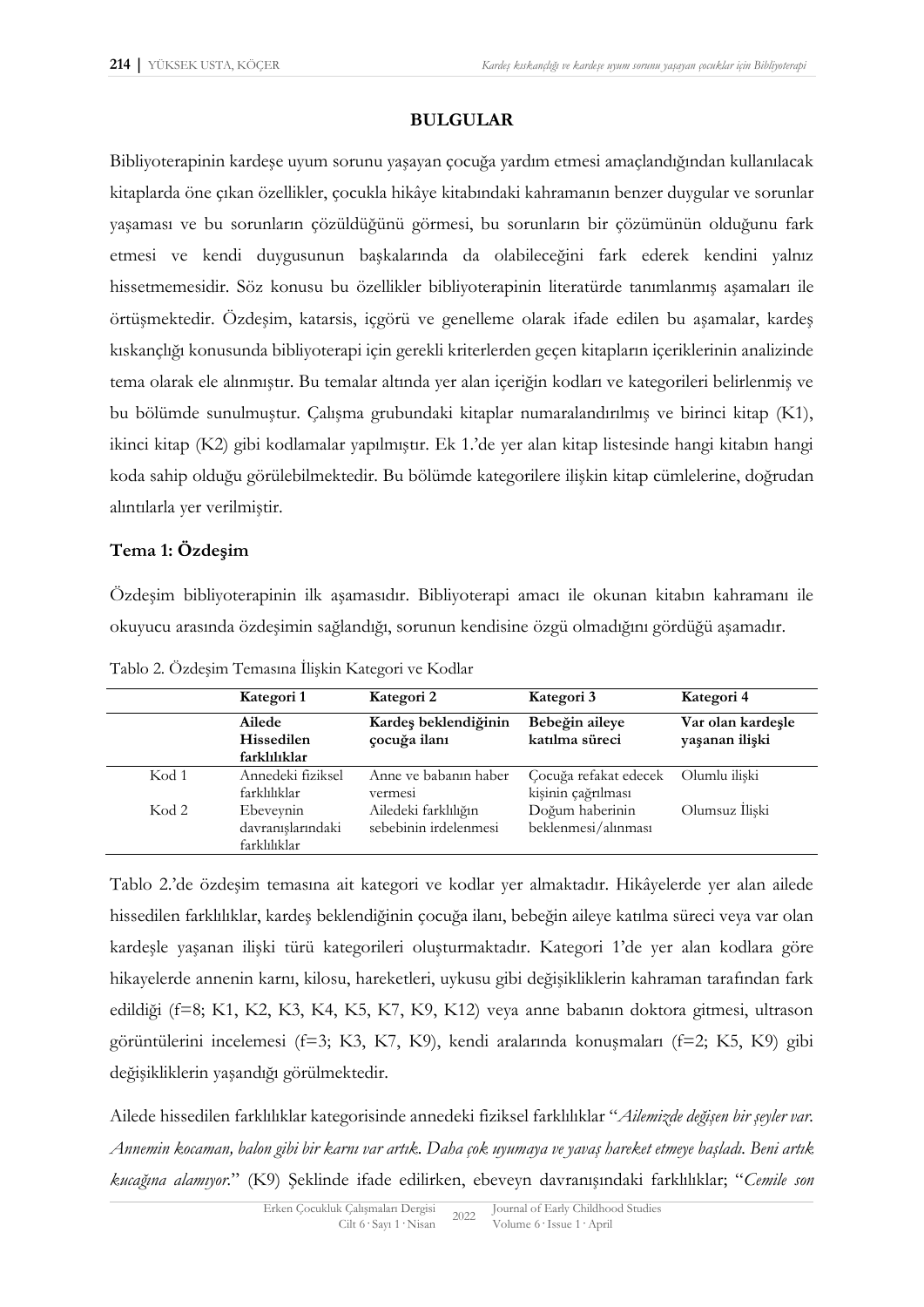*günlerde, annesiyle babasında bir gariplik olduğunu seziyordu. Aralarında fısır fısır konuşup gülüşüyorlardı."* (K5) Cümleleriyle ifade edilmiştir

Kategori 2'de kardeşin çocuğa ilanı ile ilgili değişen kodlar yer almaktadır. Hikâye kitaplarında kahraman ailede yaşanan değişiklikleri fark ettikten sonra anne babanın birlikte (f= 5; K1, K4, K5, K9, K11) veya yalnızca annenin (f=3; K2, K7, K12) kahramana bir kardeşi olacağını ilan ettikleri görülmektedir.

Kahramana bir kardeşinin olacağı haberini anne ve baba birlikte; *"Senin bir kardeşin olacak ve karnımda büyüyen bebeğimiz yakında doğacak"* (K1) şeklinde verirlerken, K7'de kahramana bir kardeşinin olacağı haberi yalnızca anne tarafından*; "Bak, Mert, bu şuan içimde büyüyen kardeşinin resmi. Kardeşin iki ay sonra doğacak ve bizimle olacak."* cümleleriyle ifade edilmiştir.

Kategori 3'te kardeşin doğum sürecini anlatan hikayelerde çocuğun yanına büyükanne, hala, teyze, dede gibi (f=5; K1, K2, K7, K9, K11) refakatçi çağırıldığı görülürken doğum haberinin telefonla veya hastaneye gidilerek alındığı da görülmektedir.

Doğum sürecinde kahramana refakat edilmesi ve haberin telefonla gelmesi; "*Tali'nin babası anne tavşanı hastaneye götürdü. Tali dedesiyle birlikte evde bekliyordu. Kardeşinin doğum haberi gelince dedesiyle hastaneye gittiler."* (K11) Cümleleriyle ifade edilmiştir.

Özdeşim temasında kardeşin doğumu veya annenin hamilelik sürecini değil, var olan kardeşlerle ilişkiyi ele alan hikayelerde ise kardeşle yaşanan ilişkinin olumlu (f=; K14, K15, K16, K17) veya olumsuz (f=3; K13, K14, K15) yanlarını okuyucuya aktardıkları görülmektedir.

Kardeşle ilişkinin olumsuz yanları kahraman tarafından; *"Benim oyuncaklarımla oynuyor, benim salıncağımda sallanıyor ve benim kitaplarımı okuyor! Kuyruğumu çekiyor, arkadaşlarımla konuşuyor ve gittiğim her yere peşimden geliyor"* (K13) cümleleriyle ifade edilmiştir.

## **Tema 2: Katarsis**

Bibliyoterapinin ikinci aşaması olan katarsiste duyguların ortaya çıkması sözel veya sözel olmayan şekilde bireyin duygularının ifade edilmesi ve ardından bu duygulardan arınması yer almaktadır. Bu sebeple birinci tema olan özdeşimde okuyucunun kahramanla ortak sorunlarının olduğunu fark ettikten sonra ortaya çıkan duyguların ifade bulduğu durumlar bu aşamada yer almaktadır. Katarsis temasında bebek haberinden sonra, bebek geldikten sonra ve kardeşle yaşanan ilişkide çocuğun duygusu kategorileri bulunmaktadır.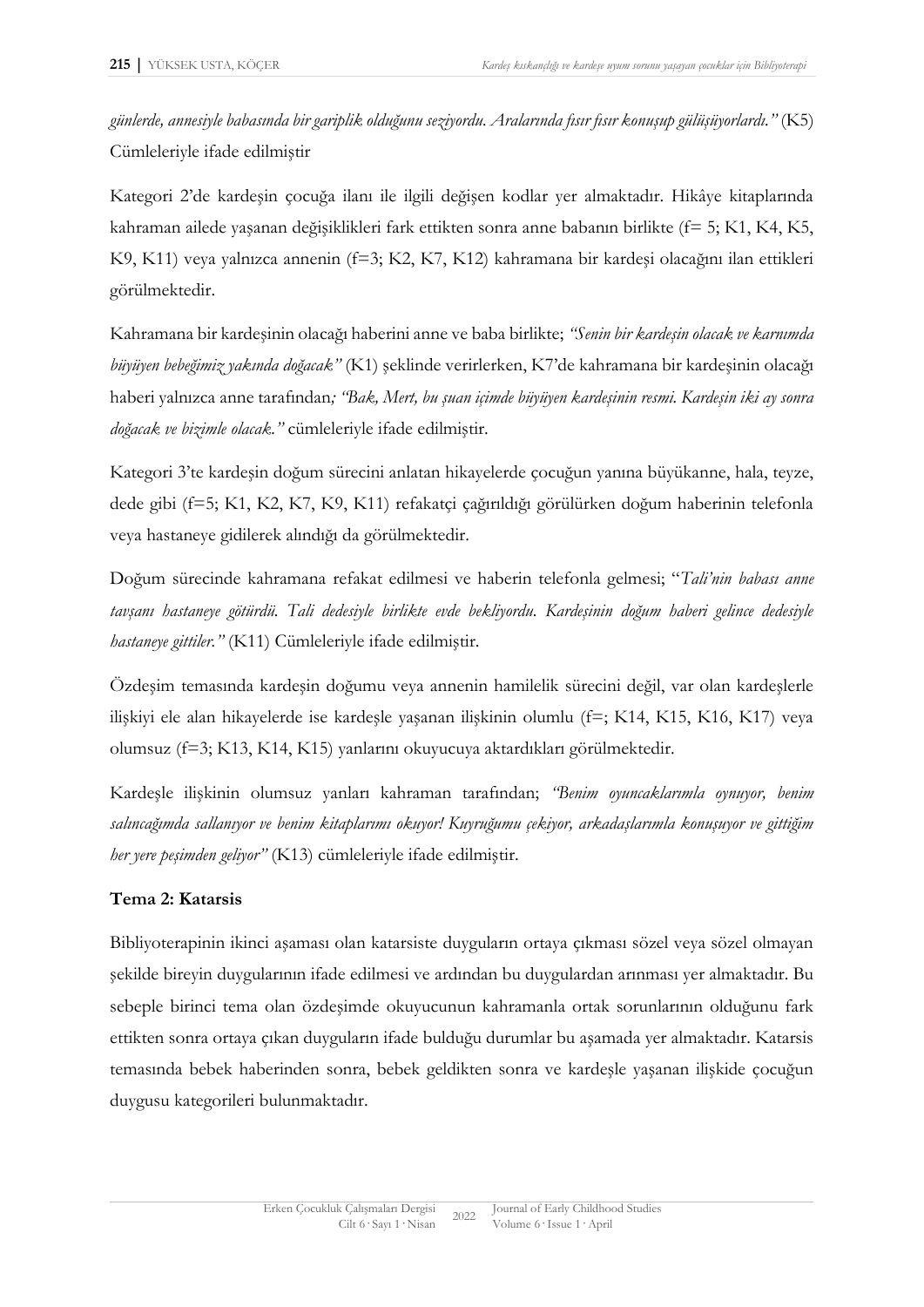|                  | Kategori 1                    | Kategori 2                           | Kategori 3                        |
|------------------|-------------------------------|--------------------------------------|-----------------------------------|
|                  | Bebek haberinden sonra        | Bebek geldikten sonra çocuğun        | Kardeşle ilişkide                 |
|                  | çocuğun duygusu               | duygusu                              | çocuğun duygusu                   |
| Kod 1            | Olumlu Duygu                  | Olumsuz Duygu (Üzülme/Kızma)         | Kardeşle yaşamın                  |
|                  | (Merak, heyecan, sabırsızlık) |                                      | zorlukları                        |
| Kod <sub>2</sub> | Ebeveynin sevgi- ilgisinin    | Olumlu Duygu (Mutlu, gururlu,        | Kardeşle yaşamın                  |
|                  | azalacağından endişe          | heyecanlı)                           | olumlu yanları                    |
| Kod 3            | Bebekli hayatın               | Ebeveynin sevgi-ilgisinin            | Ebeveynin sevgi-                  |
|                  | zorluklarından endişe         | azalacağından endişe                 | ilgisinin azalacağından<br>endise |
| Kod 4            |                               | Kardeşin doğmamış olmasını dileme    |                                   |
| Kod 5            |                               | Büyümesi için sabırsızlanma          |                                   |
| Kod 6            |                               | Bebeğin                              |                                   |
|                  |                               | yaptıkları/yapamadıklarından         |                                   |
|                  |                               | vakınma                              |                                   |
| Kod <sub>7</sub> |                               | Ilginin kardeşte olmasından rahatsız |                                   |
|                  |                               | olma                                 |                                   |

|  | Tablo 3. Katarsis Temasına İlişkin Kategori ve kodlar |  |  |
|--|-------------------------------------------------------|--|--|
|  |                                                       |  |  |

Kategori 1'de kahramana bir kardeşinin olacağının haber verilmesinden sonra çocuğun duygularına yönelik kodlar yer almaktadır. Bu kodlar; merak, heyecan, sabırsızlık gibi olumlu duygu olarak ifade edilebilecek duygular (f=5; K2, K3, K7, K9, K11) olduğu gibi, ebeveynin sevgi-ilgisinin azalacağına duyulan endişe (f=4; K2, K7, K9, K12) ya da bebek geldikten sonraki zorluklarla ilgili duyulan endişe (f=6; K3, K4, K5, K7, K9, K12) olmaktadır.

Bir kardeşi olacağını öğrendikten sonra ebeveynin sevgi-ilgisinin azalacağı ve bebek geldikten sonraki zorluklarla ilgili duyulan endişe *"Peki nasıl beni eskisi gibi seveceksin? Peki benimle oyun oynamaya vakit bulabilecek misin? Birbirimize eskisi gibi sarılabilecek miyiz"* (K12) gibi sorularla ve "*Oyuncaklarımı kıracak, defterlerimi yırtacak, en önemlisi de annemle babamın sevgisini benimle paylaşacak olan bir kardeş!*" (K7) cümleleriyle dile getirilmiştir.

Kategori 2'de hikayelerde yeni doğacak kardeş bekleyen çocukların bebek doğduktan sonraki duygularının kodlarına bakıldığında kahramanların mutlu, gururlu, sevgi dolu, heyecanlı gibi olumlu duygulara sahip olduğu ( f=8; K1, K2, K5, K6, K7, K9, K11, K12), ebeveynin sevgi-ilgisinin azalacağından endişe ettiği ( f=4; K1, K3, K8, K11), kardeşin doğmamış olmasını dilediği (f=3; K3, K8, K11), bebeğin bir an evvel büyümesi için sabırsızlandığı (f=1; K5), bebeğin altına yapma, ağlama, uyuma vb. gibi yaptıkları ya da kahramanın kendisi gibi konuşamaması, oynayamaması, yürüyememesi vb. gibi yapamadıklarından yakındığı (f=1; K8), çevredeki ilginin kardeşinde olmasından rahatsız olduğu (f=3; K8, K10, K11) görülmektedir.

Doğum haberinden sonra kahramanların yaşadığı olumlu duygular kahraman tarafından *"Babam beni kardeşimle tanıştırdı çok heyecanlandım."* (K9) ve *"Elif dikkatli şekilde parmağıyla kardeşinin eline dokundu. Kardeşi parmaklarını oynattı. Elif kardeşini sevmişti."* (K2) Şeklinde ifade edilmiştir.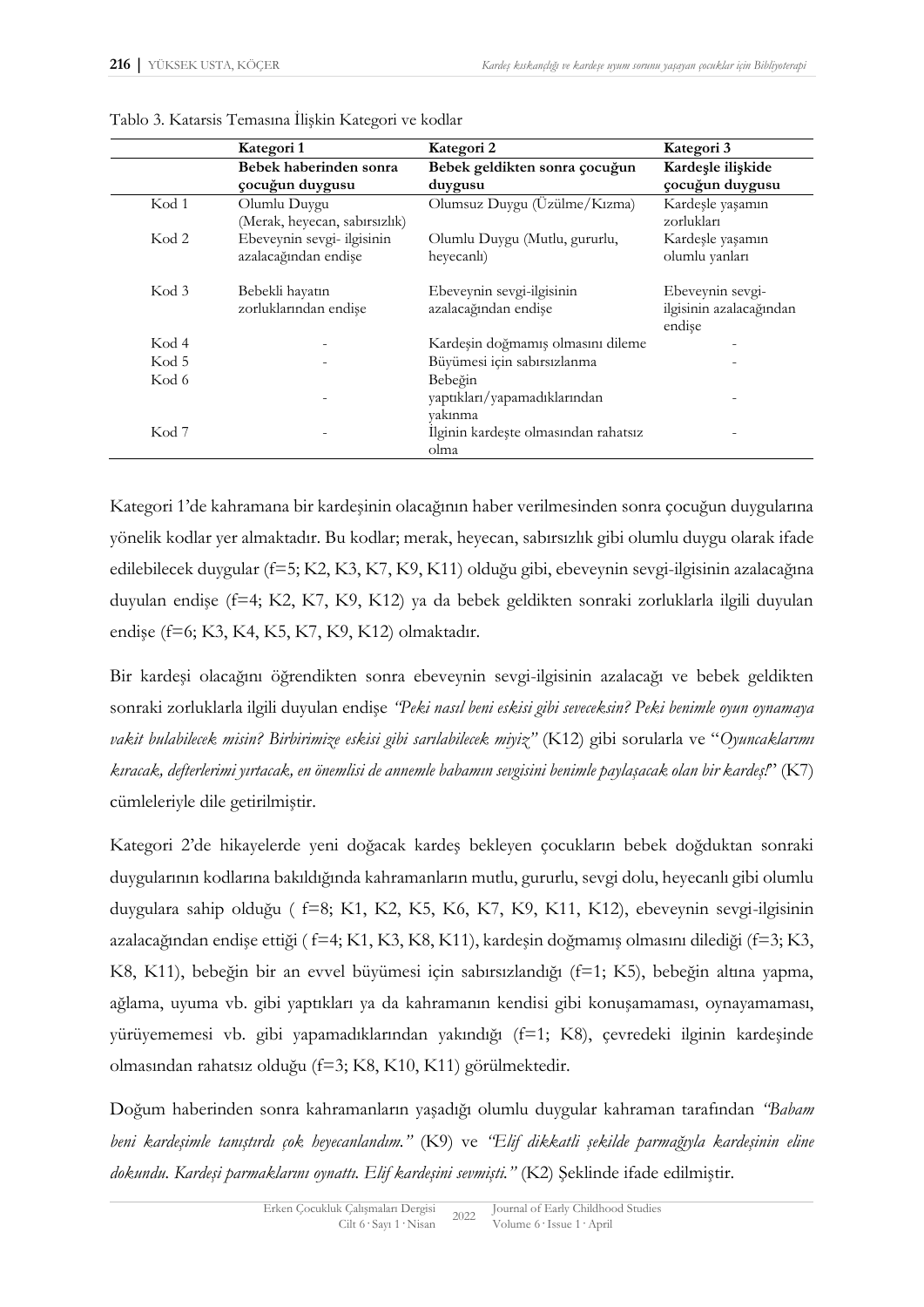Bebek doğduktan sonra ebeveynin sevgi-ilgisinin azalacağından duyulan endişe; *"Acaba annem ve babam beni eskisi gibi sevmiyorlar mı? Artık hep kardeşimle ilgilenecekler ve benimle oynamayacaklar."* (K1) Cümleleriyle dile getirmiştir

Bebeğin bir an evvel büyümesi için sabırsızlanma "*Kardeşim ne zaman yürümeye başlayacak, babacığım?"* (K5) Sorusuyla dile getirilmiştir. Kardeşin doğmamış olmasını dileme ise, *"Delirtiyor beni. Onu karnından keşke çıkarmasaydın anneciğim, daha iyi olurdu"*; (K8) ve *"Keşke bu bebek hiç olmasaydı."* (K11) Şeklinde ifade edilmiştir.

Çevredeki ilginin kardeşinde olmasından duyulan rahatsızlık; "*Evdeki herkes Lali'yle ilgileniyordu. Her gelen misafir, Lali'ye hediye getiriyordu. Hem artık annesi de Tali'yle çok oynayamıyordu. Tali üzgündü."* (K11) şeklinde ifade edilmiştir.

Kardeşin yapamadıklarından yakınma, *"Bu kardeş pek de bir şeye benzemiyor. Yüzünü ekşitiyor, konuşamıyor, sadece ınga diyor! Şut atamıyor, kucaklardan inmiyor, anne ve babama yapışık, kendi başına olmayı beceremiyor."* (K8) Cümleleriyle dile getirilmiştir.

Aileye yeni bir bebeğin katılmadığı zaten var olan kardeşle ilgili hikayenin ele alındığı kitaplarda ise, katarsis temasındaki kategorilere bakıldığında, bebeğin altına yapma, ağlama, uyuma ya da kahramanın kendisi gibi konuşamama, oynayamama, yürüyememesi, oyuncaklarını, kitaplarını alması vb. gibi kardeşle yaşamın zorluklarını (f=3; K15, K13, K14) ya da birlikte vakit geçirme, ona bir şeyler öğretme ya da ondan öğrenme, sevimli olması gibi kardeşle yaşamın olumlu yanlarını (f=3; K14, K15, K16) veya ebeveynin sevgisinin biteceğinden veya kahramanın kardeşini daha fazla sevdiğine yönelik taşıdığı endişeyi (f=3; K13, K17, K16) içeren kodlar olduğu görülmektedir.

Kardeşle yaşamın zorlukları, *"Resim yapamıyor, şarkı söyleyemiyor, ismini yazamıyor ama ortalığı dağıtabiliyor! Yemekleri fırlatabiliyor! Çok erken uyanıyor. Beni de uyutmuyor. Oyuncaklarımı kırabiliyor."* (K15) şeklinde ifade edilmiştir.

## **Tema 3: İçgörü ve Bütünleşme**

Bibliyoterapinin üçüncü aşaması olan içgörü ve bütünleşme, okuyucu tarafında sorunların çözüldüğünün görüldüğü ve sorunların sabit kalmadığının anlaşıldığı aşamadır. Bu sebeple incelenen kitaplarda sorunların çözüldüğü aşamalar bu temada incelenmiştir.

| Kategori 1                                      | Kategori 2                                                | Kategori 3        |
|-------------------------------------------------|-----------------------------------------------------------|-------------------|
| Çocuğu bebeğe hazırlamak<br>için yetişkin tavrı | Çocuğun bebekten sonraki<br>duyguları karşısında yetişkin | Çocuktaki değişim |
|                                                 | tavri                                                     |                   |

Tablo 4. İçgörü ve Bütünleşme Temasına İlişkin Kategori ve Kodlar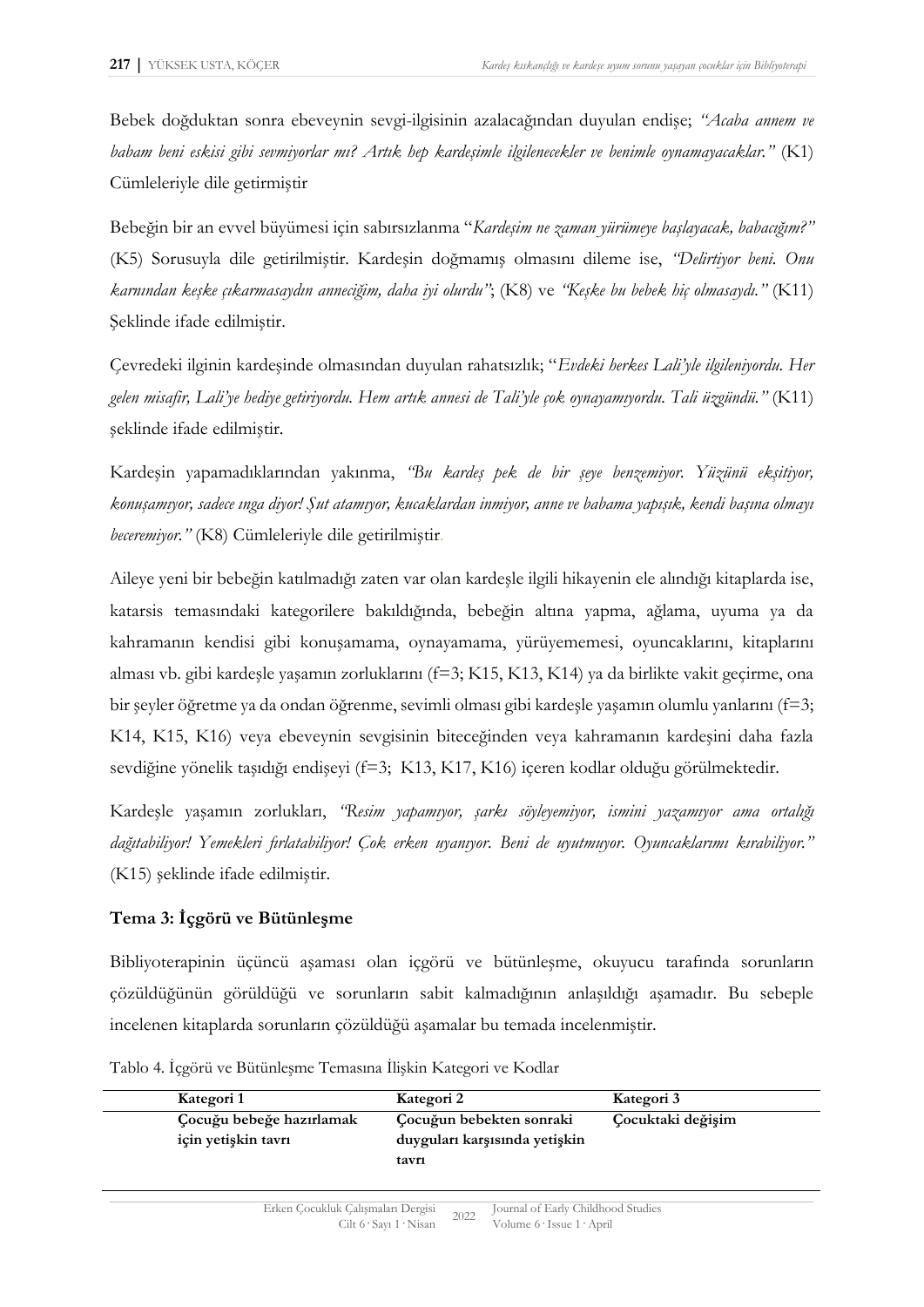| Kod 1 | Birlikte eşya alışverişi/ oda      | Cocuk ile aktivite yapma         | Endişeden kurtulma            |
|-------|------------------------------------|----------------------------------|-------------------------------|
|       | hazırlama                          |                                  |                               |
| Kod 2 | Bebeğe hazırlayıcı aktivite yapma  | Yardım etmesini takdir etme      | Sevildiğine inanma            |
| Kod 3 | Çocuğun eski kıyafet ve eşyalarını | Bebekle ilgili açıklama yapma    | Kardeşle ilgili gelecek planı |
|       | bebek için ayırma                  |                                  | yapma                         |
| Kod 4 | Cocuğa kardeş adına hediye         | Çocuğa olumlu duygu ifadesi      | Kardeşle yaşamın olumlu       |
|       | verme                              |                                  | yanlarını görme               |
| Kod 5 | Çocuğun bebekliğine dair anıları   | Çocuğun bebekliğine dair anıları |                               |
|       | anlatma                            | anlatma                          |                               |
| Kod 6 | Ebeveynin sevgisine garanti        | Teselli etme/metaforlar          |                               |
|       | vermesi                            | kullanma                         |                               |

İçgörü ve bütünleşme temasında çocuğun kardeş haberini aldıktan sonra ebeveyn tarafından bebeğe hazırlanması kategorisindeki kodlar incelendiğinde; birlikte eşya alışverişi/ oda hazırlama (f=5; K1, K2, K3, K9, K11), bebek ile ilgili kitap okuma, oyun oynama, canlandırma ve sorularını cevaplama (f=3; K2, K9, K12), çocuğun eski kıyafet ve eşyalarını bebek için birlikte ayırma (f=2; K2, K9), çocuğa kardeş adına hediye verme (f=2; K7, K9), çocuğun kendi bebekliğine dair anıları anlatma (f=1; K11) kodlarının yer aldığı görülmektedir.

Aynı temada yer alan çocuğun bebek doğduktan sonraki duyguları karşısında yetişkin tavrı kategorisine bakıldığında, ebeveynin çocuk ile oyun oynama kitap okuma, yemeğe gitme gibi aktiviteler yaptığı (f=4; K1, K5, K9, K11), kardeşe bakım veren ebeveyne yardım eden çocuğu takdir etme (f=2; K3, K11), çocuğa bebeğin küçük olduğu için annesine daha fazla ihtiyaç duyduğu, anne babanın yanında yattığı veya süt emdiği gibi konulara dair bebekle ilgili açıklama yapma (f=3; K5, K9, K11), çocuğa karşı onu sevdiğine, onunla gurur duyduğuna dair olumlu duygu ifadesinde bulunma (f=3; K7, K9, K11), çocuğun bebekliğine dair videolarını fotoğraflarını birlikte inceleme ve bebekliğine dair anıları anlatma (f=3; K8, K9, K11) ve çocuğun üzülmemesi, her zaman onu sevecekleri konusunda anneanne, dede veya ebeveyn gibi bir yetişkin tarafından teselli edilmesi (f=5; K1, K5, K8, K11, K9) veya "şişirildikçe büyüyen bir balon", "ışığını güneşten alan yıldızlar" gibi metaforlar kullanarak annesinin sevgisinin bitmeyeceğinin anlatılması (f=3; K13, K16, K17) gibi kodlar olduğu görülmektedir.

Kategori 2'de yer alan çocuğa olumlu duygu ifadesine ilişkin *"Annemle babam beni hala çok seviyor. Çok iyi bir ağabey oldun, Mert. Seninle gurur duyuyoruz, diyorlar."* (K7) ifadesi örnek verilebilirken, bebeğin doğumundan sonra çocukla özel zaman geçirilmesi; *"O akşam, babası Cemileyi çok şık bir restorana götürdü. Küçük Murat'ın doğumunu kutlayacaklardı."* (K5) şeklinde aktarılmıştır. Çocuğun yardımını takdir etme *"Tali bez değiştiren annesine yardım etti. Annesi: senin gibi yardımsever bir oğlum olduğu için gurur duyuyorum dedi."* (K11) şeklinde ifade edilmiştir.

Annenin sevgisinin hiç bitmeyeceğine yönelik *"Bir balon gibidir oysa benim yüreğim. Nasıl büyüyorsa balon, içine hava üfledikçe; benim kalbimde büyüyor, daha çok sevdikçe."* (K16) Metaforu ile aktarılmıştır.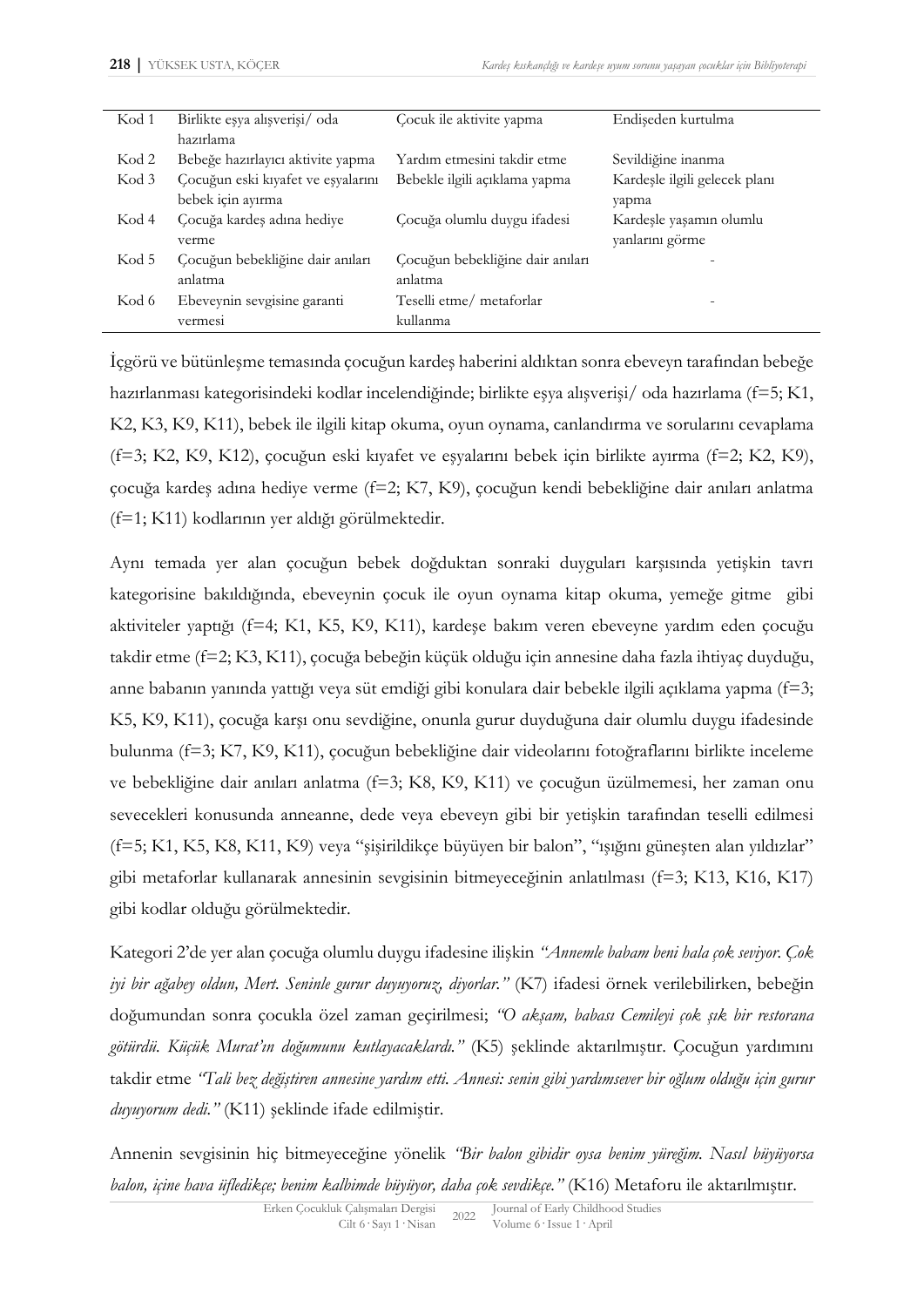İçgörü ve bütünleşme temasında, hikayelerin sonlarında yer alan, sorun çözüldükten sonra kahramanda meydana gelen duygu ve davranış değişiklikleri çocuktaki değişim kategorisi altında ele alınmıştır. Bu kategorideki kodlar ise, çocuğun kardeşle ve sevilmeyeceğiyle ilgili endişelerinin yersiz olduğunu anlaması (f=5; K1, K3, K4, K16, K17), çocuğun ailesi tarafından sevildiğinden emin olması (f=7; K1, K3, K7, K9, K13, K16, K17), kardeşiyle büyüdüğü zaman neler yapacağını, ona neler öğreteceğini planlamaya başlaması (f=4; K1, K5, K9, K10) ve kardeşin hayatlarına getirdiği olumlu yönlere odaklanması, bunları fark etmesi (f=7; K2, K7, K8, K10, K11, K14, K15) kodları olduğu görülmektedir.

Kahramanın anne-babasının sevgisinden emin olması *"Böylelikle dünyanın en muhteşem yavru ayıları, mutluluk ve huzur dolu bir uykuya daldı. Çünkü muhteşem bir cevap almışlardı"* (K17), *"Liya anladı sonunda anne babasının kalbinde her ikisi için de sonsuz sevgi var."* (K3) Cümleleriyle ifade edilmiştir.

Kardeşle ilgili yapılan gelecek planlarına, *"Çabuk büyü tamam mı? Sana bir sürü oyun öğreteceğim."* (K1) Kardeşle yaşamın olumlu yönlerini fark etmeye ise, *"Bu kardeşimle çok sıcak ve özel bir an. Gülüyoruz, gülüyoruz, gülüyoruz ve onu seviyorum."* (K15) ifadeleri örnek teşkil etmektedir.

## **TARTIŞMA VE ÖNERİLER**

Bibliyoterapi, her gelişim düzeyinde farklı biçimlerde ve farklı gereksinimleri karşılayabilmek amacıyla kullanılabilmektedir. Özellikle okul öncesi dönem çocuklarda, kendini ifade etme ve dil yeteneği gelişim sürecinde olduğundan, bibliyoterapi çocukların duygularını kitaplardaki karakterlerle özdeşleştirerek aktarmasına yardımcı olmaktadır (Van Lankveld, 1998). Bibliyoterapi günlük ve sıradan sorunların çözümünde kullanılabildiği gibi, daha yoğun ve karmaşık duygusal sorunların ele alındığı psikolojik yardım süreci içerisinde de kullanılabilmektedir (Öner, 2007). Örneğin anne babası boşanmış ya da çok sevdiği bir yakını vefat etmiş olan bir çocuk, yaşamış olduğu zorlukların üstesinden kitaplar aracılığıyla gelebilmektedir.

Bibliyoterapi için kitap seçimi önemli bir aşamadır ve titizlik gerektirmektedir. Kramer, Noorman ve Brockman (1999) çocukların kardeş ilişkilerinin nasıl olabileceğine ilişkin anlayışlarının kısmen okudukları kitaplardan etkilenebileceğini öne sürdüğü çalışmasında, çocuk kitaplarında kardeş ilişkilerinin olumlu ve olumsuz boyutlarının ne derece tasvir edildiğini incelemiş ve kitaplarda anne babaların kardeş ilişkilerine nasıl tepki verdiklerini araştırmışlardır. Sonuç olarak çocuk kitaplarının genellikle sıcak ve katılımcı ilişki tasvir etmesine rağmen, nadiren kardeşler arasında çatışma yönetimi veya ilişkisel faaliyetlerinden bahsettiklerini ortaya koymuşlardır. Kitaplarda ebeveynler ağırlıklı olarak problem çözmeyi teşvik edebilecek teknikler yerine kontrol yöntemlerini kullanarak çocukların çatışmalarına yanıt veren olarak betimlenmiştir. Ayrıca, ortanca çocukların, çocuk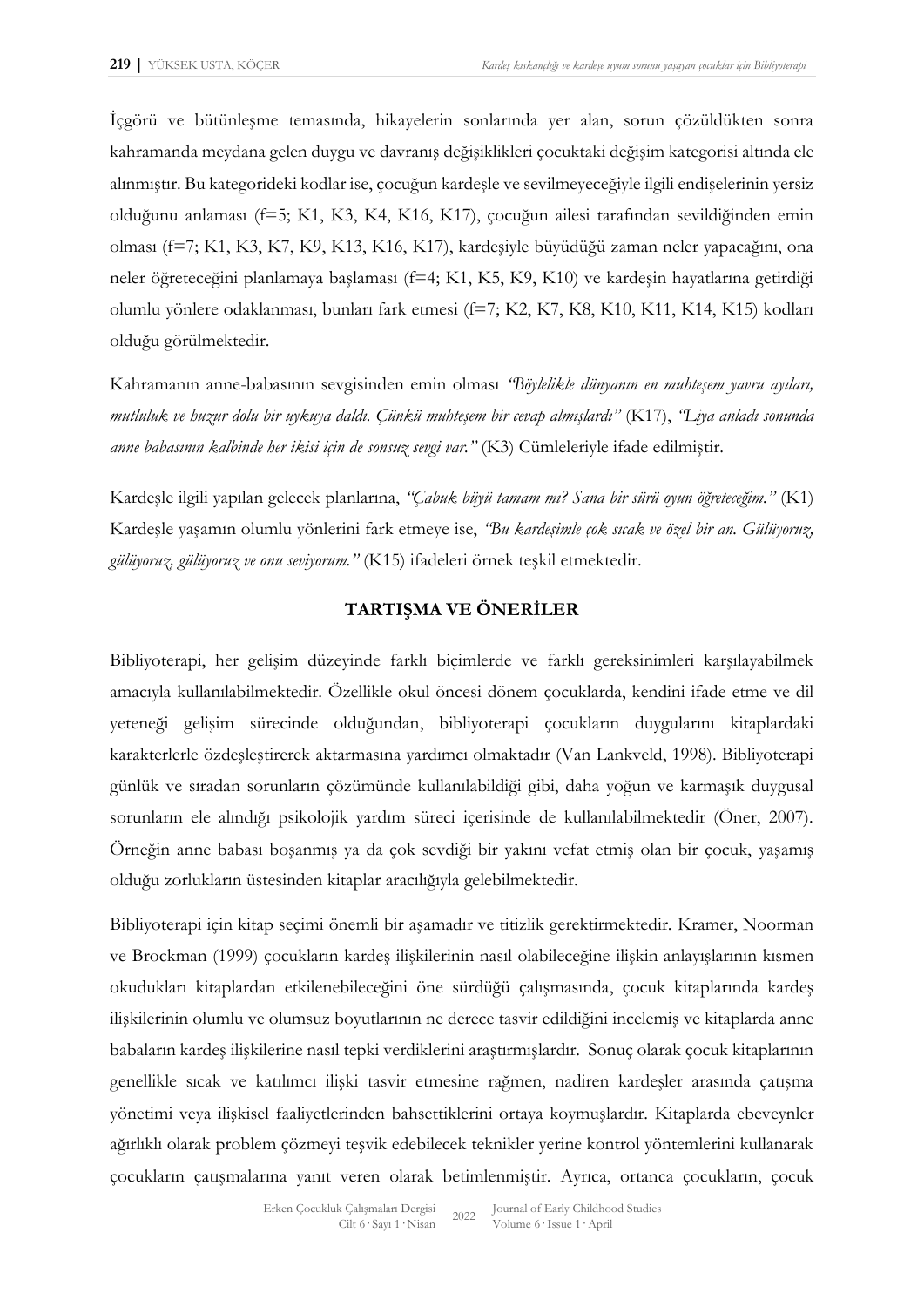edebiyatında yetersiz temsil edildiğini ve eğitimcilerin çocukların kardeş ilişkilerini güçlendirmeye yardımcı olmak için kitapları kullanabileceklerini belirtmişlerdir.

Işıtan (2015), Türkiye'de okul öncesi çocuklar için özel amaçla yazılmış kitapları incelemiş, çocuk kitaplarını zor temalar (sorun davranışlar), değerler/karakter/ahlak eğitimi, sosyal beceri ve toplumsal yaşama uyum eğitimi, özel gereksinimli olma temasını işleyen kitaplar, dinsel temalarla karakter/değer/ahlak eğitimini içeren kitaplar olarak sınıflandırmıştır. Bu kitaplarda en fazla "Zor temalar (sorun davranışlar)" alt temasının ele alındığını ifade etmiştir. Özel amaçla yazılmış kitapların çocukların gelişimlerine uygun olup olmadıklarının alan uzmanları tarafından incelenmesi ve bu tür kitapların sayıca artması gerektiğini belirtmiştir.

Araştırma kapsamında amaçlı örneklem kriterlerine uyan 44 kitap incelendiğinde 17'sinin bibliyoterapi için uygun olduğu görülmüştür. Konu hakkında yazılmış kitapların yarısından daha azının (%38,63) uygun olması Kramer ve arkadaşlarının (1999) ve Işıtan'ın (2015) bu tür kitapların sayıca artması gerektiği ifade ve önerileriyle paralellik göstermektedir.

Bibliyoterapi için uygun olduğuna karar verilen kitaplar, bibliyoterapinin aşamalarına ait temalar altında incelenmiştir. Kişinin kendi yaşadığı sorunu, okuduğu kitaptaki kahramanın sorunuyla özdeşleştirerek olayı içselleştirmesi, farklı bakış açılarına ulaşması ve çözümle ilgili farkındalık kazanması için kullanılan bibliyoterapide ilk aşama, okuyucunun öyküdeki kahramanla özdeşim kurmasıdır (Karagöz, 2015; Karagül, 2018; Öner, 2007). Bu araştırmada özdeşim temasında ailede hissedilen farklılıklar, kardeş beklendiğinin çocuğa ilanı, bebeğin aileye katılma süreci veya var olan kardeşle yaşanan ilişki türü kategorileri oluşturulmuştur. Temaya ait kategorilere bakıldığında hikayelerde annenin karnı, kilosu, hareketleri, uykusu gibi değişikliklerin kahraman tarafından fark edildiği veya anne babanın doktora gitmesi, ultrason görüntülerini incelemesi, kendi aralarında fısıldaşması gibi değişiklikler yaşanmaktadır. Kahraman ailede yaşanan değişiklikleri fark ettikten sonra anne babanın birlikte veya yalnızca annenin kahramana bir kardeşi olacağını ilan ettikleri görülmektedir. Kardeşin doğum sürecini anlatan hikayelerde çocuğun yanına büyükanne, hala, teyze, dede gibi refakatçi çağırıldığı görülürken doğum haberinin telefonla veya hastaneye gidilerek alındığı da görülmektedir. Özdeşim temasında kardeşin doğumu veya annenin hamilelik sürecini ele almak yerine var olan kardeşlerle ilişkiyi ele alan hikayelerde ise, kardeşle yaşanan ilişkinin olumlu veya olumsuz yanlarından söz ettikleri görülmektedir.

Kitapların özdeşim temalarında okuyucuya verilen mesaj, kardeş kıskançlığı konusunda yazılmış literatürle kıyaslandığında çocuğun bu süreçle baş etmesi için uygun içerikler sunulduğu söylenebilir. Konuların bu şekilde ele alınmış olması çocuğun kıskançlık, öfke vb. duyguları veya anlaşmazlıkları sadece kendisinin yaşamadığını yeni bir kardeşi olacak ya da olan çocukların da benzer durumlar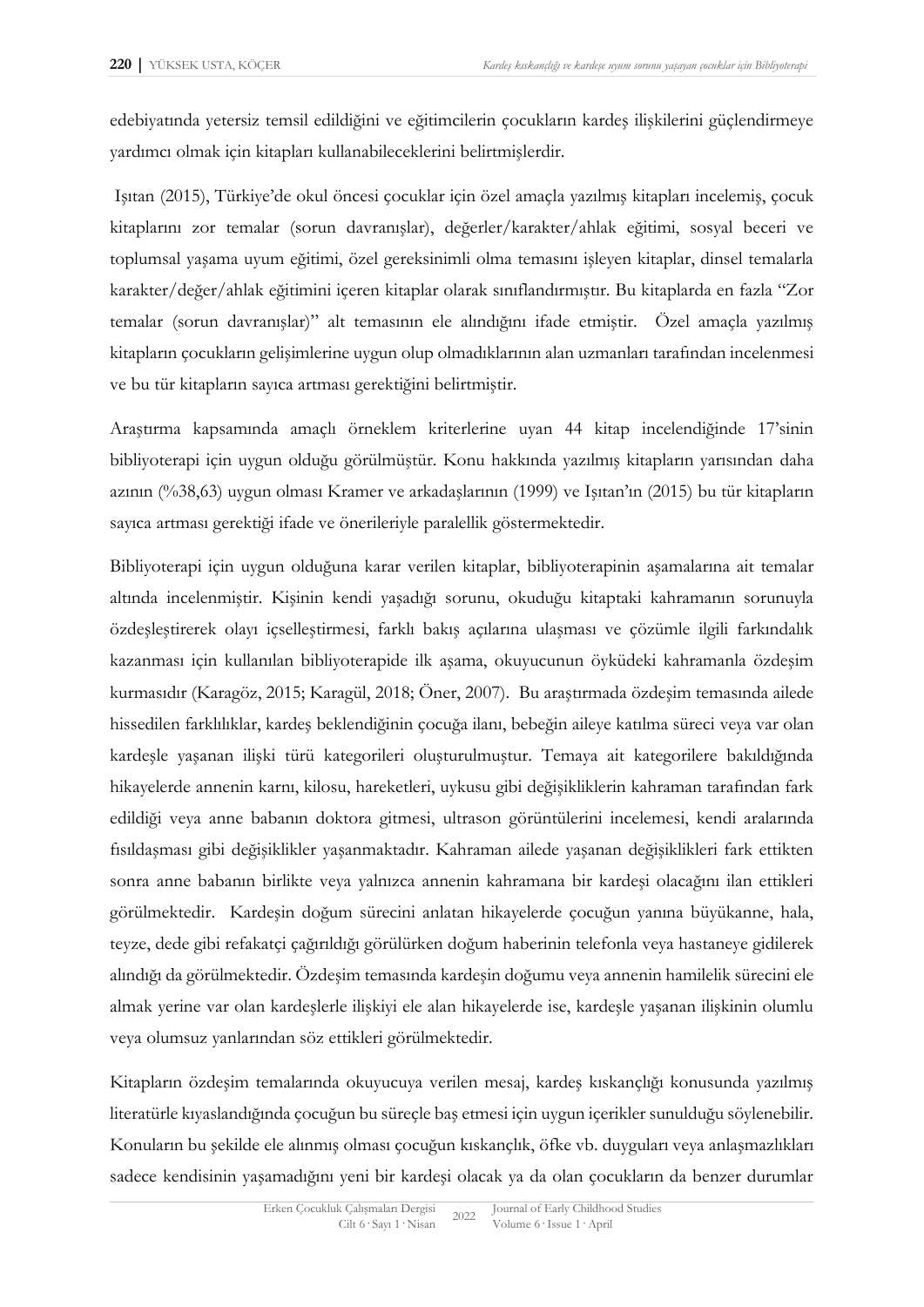yaşadıklarını görmesine yardımcı olmaktadır. Bu durum çocuğun kahramanla özdeşim kurmasını kolaylaştırmaktadır. Bir kardeşi olacağını öğrendiğinde çocuklar genellikle bu belirsiz durum karşısında karmaşık duygular yaşayabilirler. Kendisi varken ailede ikinci bir çocuğa neden gerek duyulduğunu anlamlandıramayabilirler. Kendilerinin eskisi kadar sevilip sevilmeyeceğine dair zihinlerinde soru işareti oluşabilir (Solter, 1989/2020; Yörükoğlu, 2011). Yeni bebek, çocuğun benmerkezci doğası gereği kendi varlığına tehdit olarak algılanabilir. Çocuklar özellikle "Ben ne olacağım?" kaygısını yaşayabilirler. Araştırmada ele alınan kitaplarda haberi olumlu karşılayan kahramanlar olsa da büyük çoğunluğun olumsuz karşıladığı görülmektedir.

Bibliyoterapi yöntemiyle çocuklar, kitaplarda kendi sorunlarına benzer sorunlar yaşayan çocuklar olduğunu ve yalnız olmadıklarını görür, benzer sorunu yaşayan kahramanla özdeşim kurarak olaylara farklı açılardan bakabilir ve çözümle ilgili farkındalık kazanırlar (Dilidüzgün, 2003; Karagöz, 2015; Öncü, 2012; Wolpow ve Askow, 2001;). Gladding ve Gladding (1991) kişinin, okuduğu materyaldeki karakter ile özdeşim kurması sayesinde işlevsel olmayan baş etme yollarını fark edip, yeni baş etme yollarını keşfedebileceğini ifade etmektedir. Bu evre başarıldığı zaman, yani okuyucu öykü kahramanı ile özdeşim kurabildiği ve kendi sorunuyla ilgili bir yansıtma yapabildiği zaman yavaş yavaş duygularını ortaya koyarak bibliyoterapinin ikinci evresi olan duygulardan arınma evresine hazırlanmaktadır (Öner, 2007).

İkinci evre olan katarsis kişinin kendi duyguları ile yüzleşmeye başladığı, duygularını keşfettiği ve açığa çıkarmaya hazırlandığı aşamadır (Sevinç, 2019). Bu evrede artık okur hazır olduğunda duygular ortaya çıkarılarak bireyin duygularını fark edip, duygularından arınarak (katarsis) belirli bir rahatlanma yaşamasına yardımcı olunmalıdır. Hikâye kitaplarında katarsis temasına ait kategoriler kahramana bir kardeşinin olacağının haber verilmesinden sonra çocuğun merak, heyecan, sabırsızlık gibi olumlu duyguları ve ebeveynin sevgi, ilgisinin azalacağına duyulan endişe ya da bebek geldikten sonraki zorluklarla ilgili duyulan endişe gibi olumsuz duygularını içermektedir. Hikayelerin bazılarında yeni doğacak kardeşini bekleyen çocukların bebek doğduktan sonra mutlu, gururlu, sevgi dolu gibi olumlu duygulara sahip olduğu ve bazılarında ise ebeveynin sevgi-ilgisinin azalacağından endişe ettiği, kardeşin doğmamış olmasını dilediği, bebeğin bir an evvel büyümesi için sabırsızlandığı, bebeğin altına yapma, ağlama, uyuma vb. gibi yaptıkları ya da kahramanın kendisi gibi konuşamaması, oynayamaması, yürüyememesi vb. gibi yapamadıklarından yakındığı görülmektedir. Tüm bunlar okuyucunun duyguları ile yüzleştiği katarsis aşamasına uygunluk göstermektedir.

Aileye yeni bir bebeğin katılmadığı ve zaten var olan kardeşle ilgili hikayenin ele alındığı kitaplarda katarsis teması, bebeğin altına yapma, ağlama, uyuma ya da kahramanın kendisi gibi konuşamama,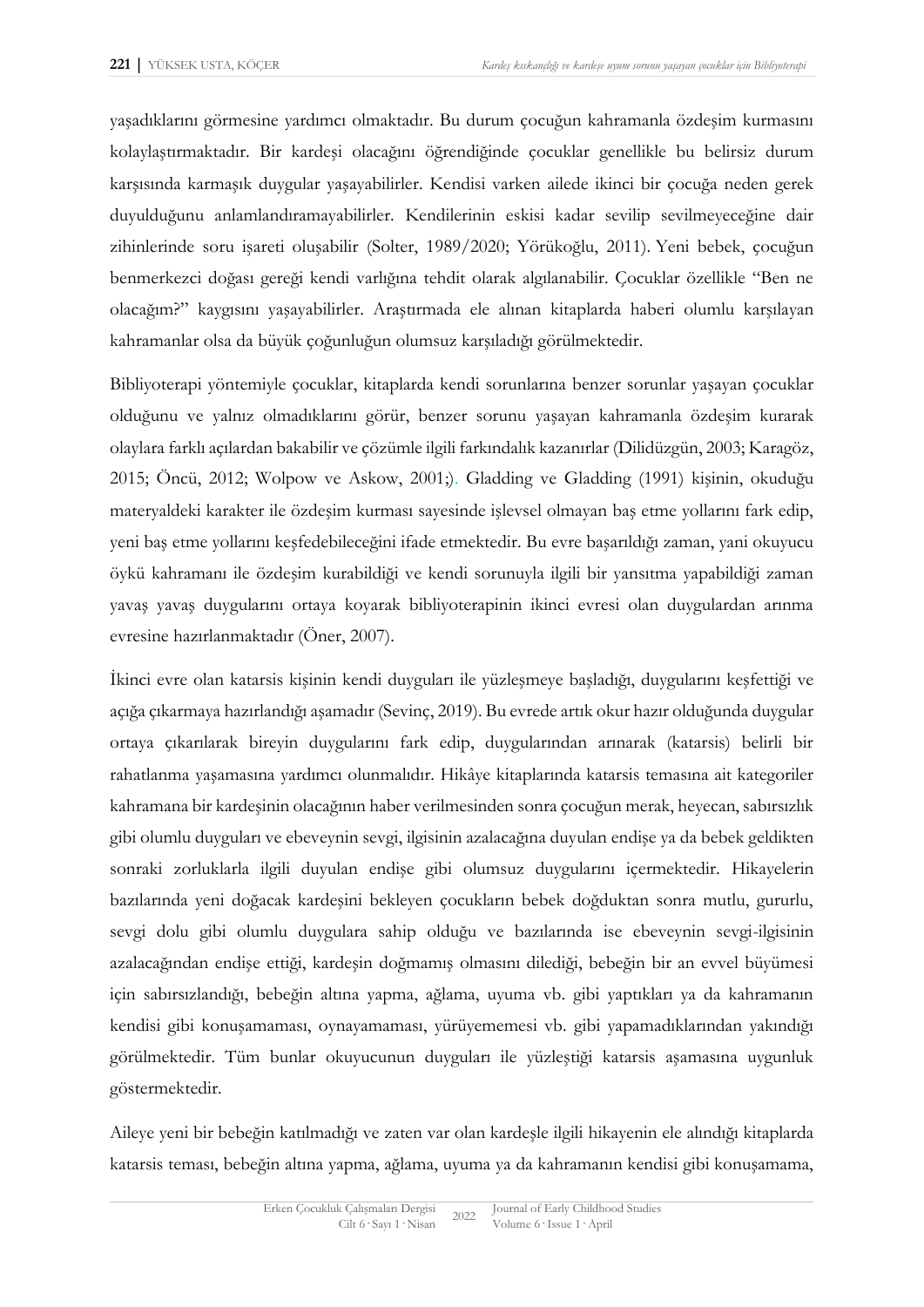oynayamama, yürüyememesi, oyuncaklarını, kitaplarını alması vb. gibi kardeşle yaşamın zorluklarını ya da birlikte oyunlar oynama, ona bir şeyler öğretme ya da ondan öğrenme, sevimli olması gibi kardeşle yaşamın olumlu yanlarını veya ebeveynin sevgisinin biteceğine veya kardeşin daha fazla sevildiğine yönelik taşıdığı endişeyi içermektedir. Bu anlamda halihazırda kardeşle yaşayan çocukların da duygularıyla yüzleşebildiği hikayeler bulunmaktadır.

Kardeş ilişkileri, yardımlaşma, paylaşma, öğretme, oynama gibi olumlu yönleri içerdiği gibi anlaşmazlık kıskançlık kavga etme gibi olumsuz yönleri de içerir (Aydın, 2015). Okuyucu duygularıyla yaşadığı bu yüzleşmeyi bazen sözel olarak ifade edebilir; bazen de kendi içinde yaşayabilir. Bu evre, bibliyoterapiyi normal okuma sürecinden farklı kılar. Hem öykü kahramanının hem de bireyin kendi duygularını tanımaya başlayıp adlandırmasıyla birey unuttuğu, bastırdığı, tanıyamadığı, bir ad veremediği birçok duyguyu yakalamaya, yaşamaya ve anlamaya başlar. Duyguların ortaya çıkarılması ve arınma evresinde, bireyin öykü kahramanının hangi kişilik özellikleriyle özdeşim kurduğu ve bununla ilgili duygularının neler olduğu da ele alınmalıdır. Hikâye okunan çocuk öykü kahramanının sorunu ve onun soruna bakış açısı ile kendi sorununu ele alış biçimini karşılaştırarak bunlara eşlik eden duyguları tanımaya çalışır (Öner, 2007). Bu aşamanın sonunda söz konusu problemin çözüm yolları temelinde düşünme safhası başlar (Karagöz, 2015).

Biblioterapinin son evresi ise bireyin bir iç görü kazanabilmesi ve kendi içerisinde bir bütünlük sağlayabilmesidir (Öner, 2007). Bu evrede kişinin kendini daha iyi tanıması ve etkili bir şekilde dışa vurması amaçlanır (Sevinç, 2019). Bireyin kendi özelliklerine, yaşadıklarına, sorunlarına ilişkin bir iç görü kazanarak kendi içinde bir bütünlüğe ulaşabilmesi ile tamamlanır. İç görü kazanan birey, kendi yeteneklerini kullanarak öykü kahramanından farklı, kendine uygun yeni çözüm seçenekleri üretmeye başlar. Kendini algılayışı değişir ve farkında olmadığı yönlerini tanır. Böylece öykü işlevini tamamlamış ve bireyin kendi öyküsünü yeniden oluşturmasına katkıda bulunmuş olur (Öncü, 2012).

Hikayelerin iç görü ve bütünleşme temasına ait bulgularda, çocuğun kardeş haberini aldıktan sonra ebeveyn tarafından bebeğe hazırlanması amacıyla birlikte eşya alışverişi/ oda hazırlama, bebek ile ilgili kitap okuma, oyun oynama, canlandırma ve sorularını cevaplama çocuğun eski kıyafet ve eşyalarını bebek için birlikte ayırma, çocuğa kardeş adına hediye verme, çocuğun kendi bebekliğine dair anıları anlatma gibi eylemler yapıldığı görülmektedir. Çocukları yeni doğacak kardeşe hazırlarken çocuğun yaşına göre kitaplarla, resimlerle, oyuncak bebeklerle oynayarak ya da yalnızca beklenen olay hakkında konuşularak yapılabilmektedir (Solter, 1989/2020). Bununla birlikte kardeş için yapılan hazırlıklarda çocuğun fikrinin alınması, bebeğin odasının hazırlanmasında yapabileceği basit görevler verilmesi çocuğun kardeş fikrini benimsemesini kolaylaştırmaktadır (Karp, 1998/2006; Yavuz, 2016).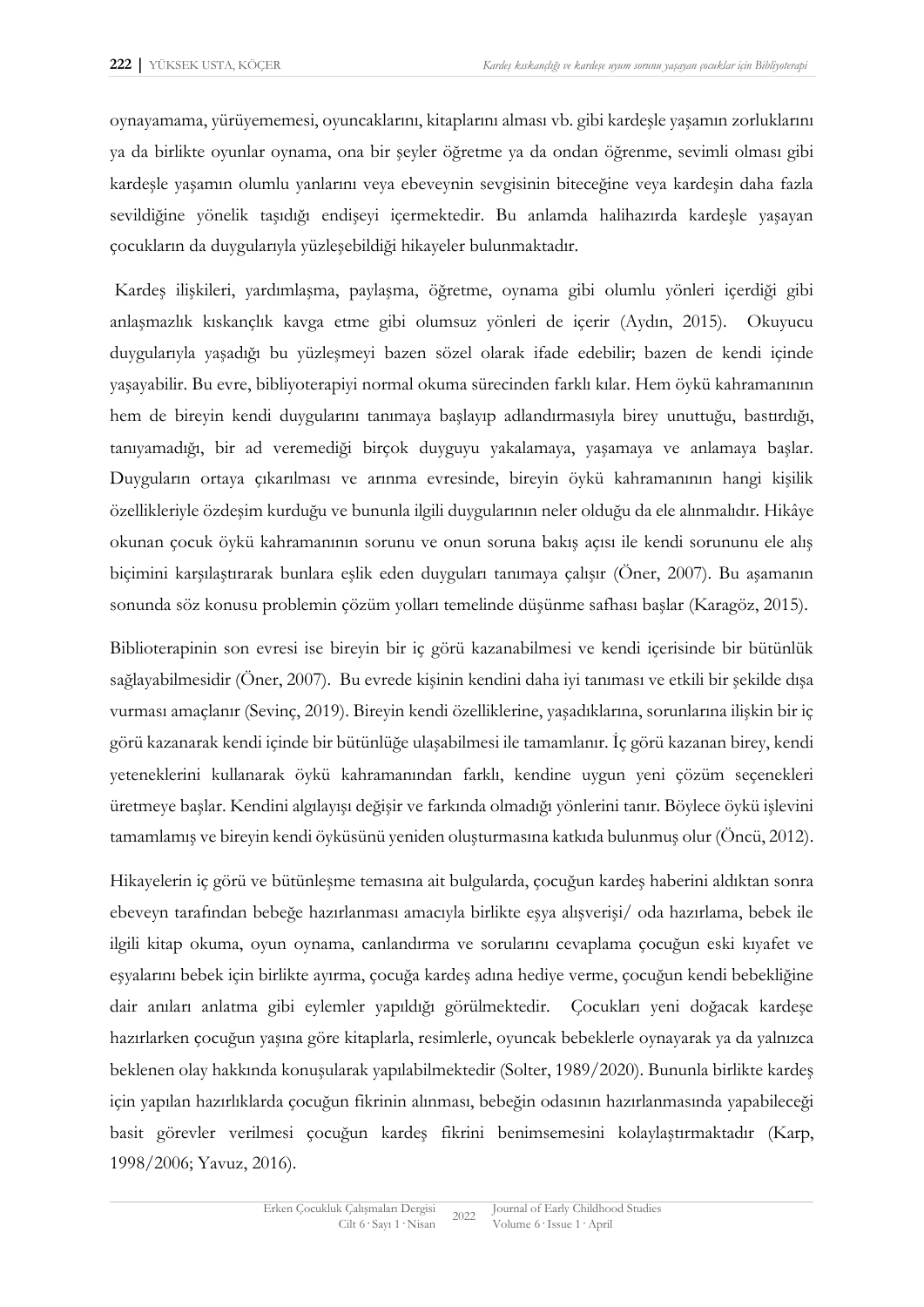Aynı temada yer alan, çocuğun bebek doğduktan sonraki duyguları karşısında yetişkin tavırlarına bakıldığında, ebeveynin çocuk ile oyun oynama kitap okuma, yemeğe gitme gibi aktiviteler yaptığı görülmektedir. Kardeşe bakım veren, ebeveyne yardım eden çocuğu takdir etme, çocuğa bebeğin küçük olduğu için annesine daha fazla ihtiyaç duyduğu, anne babanın yanında yattığı veya süt emdiği gibi konulara dair bebekle ilgili açıklama yapma, çocuğa karşı onu sevdiğine, onunla gurur duyduğuna dair olumlu duygu ifadesinde bulunma, çocuğun bebekliğine dair videolarını fotoğraflarını birlikte inceleme ve bebekliğine dair anıları anlatma, ve çocuğun üzülmemesi, her zaman onu sevecekleri konusunda anneanne, dede veya ebeveyn gibi bir yetişkin tarafından teselli edilmesi veya "şişirildikçe büyüyen bir balon", "ışığını güneşten alan yıldızlar" gibi metaforlar kullanarak annesinin sevgisinin bitmeyeceğinin anlatıldığı görülmektedir.

İç görü ve bütünleşme temasında, hikayelerin sonlarında yer alan, sorun çözüldükten sonra kahramanda meydana gelen duygu ve davranış değişiklikleri çocuktaki değişim kategorisi altında ele alınmıştır. Bu kategoride ise, çocuğun kardeşle ve sevilmeyeceğiyle ilgili endişelerinin yersiz olduğunu anladığı, çocuğun ailesi tarafından sevildiğinden emin olduğu, kardeşiyle büyüdüğü zaman neler yapacağını, ona neler öğreteceğini planlamaya başladığı ve kardeşin hayatlarına getirdiği olumlu yönlere odaklanarak bunları fark ettiği görülmektedir. Bu anlamda okuyucunun içinde bulunduğu sorun duruma kahramanlar tarafından çeşitli çözümler bulunduğu görülecek ve okuyucu hikayedeki sorunun çözülmesiyle rahatlamış olacaktır. Bu şekilde iç görü kazanan çocuklar kitabı okuyan kişinin yönlendirmeleriyle birlikte kendi yeteneklerini kullanarak öykü kahramanından farklı, kendine uygun yeni çözüm seçenekleri üretebileceklerdir.

Alan yazında doğrudan kardeşe uyumda bibliyoterapi kullanımı ile ilgili sınırlı sayıda araştırmanın yanı sıra (Devries ve Sunden, 2019; Kramer vd., 1999;) sosyal duygusal sorunların üstesinden bibliyoterapi yardımı ile gelinebileceğine yönelik araştırmalar mevcuttur. Bu araştırmalara göre, bibliyoterapi yöntemi arkadaş edinme güçlüğü çeken çocuklara yardım edebileceği gibi (Turan, 2005); bu yöntem çocukların özgüven ve kişiler arası problem çözme becerilerini desteklemek (Forgan, 2002; Uyar, 2020), öz saygı düzeylerini desteklemek (Leana\_Taşcılar, 2016) amacıyla da kullanılabilmektedir. Ayrıca, bibliyoterapinin okul öncesi çocuklarda paylaşım ve yardımlaşma davranışını arttırmaya yardımcı olduğu (Shepherd ve Koberstain,1989; Uzmen, 2001), duygusal ve davranışsal bozuklukları olan daha büyük çocukların davranışlarını iyileştirmede (Harper, 2010; Khalik, 2017; Newman, 2015) ve obsesif kompulsif bozukluk yaşayan çocuklarda kompulsif davranışların azaltılmasında (Tolin, 2001) etkili olduğu ortaya konmuştur.

Ayrıca bir yakının kaybı karşısında çocukların duygularını ifade ederek bu durumla başa çıkması (Sevinç, 2019) veya ailede meydana gelen boşanma gibi özel durumlarla (Smith, 2014), travmatik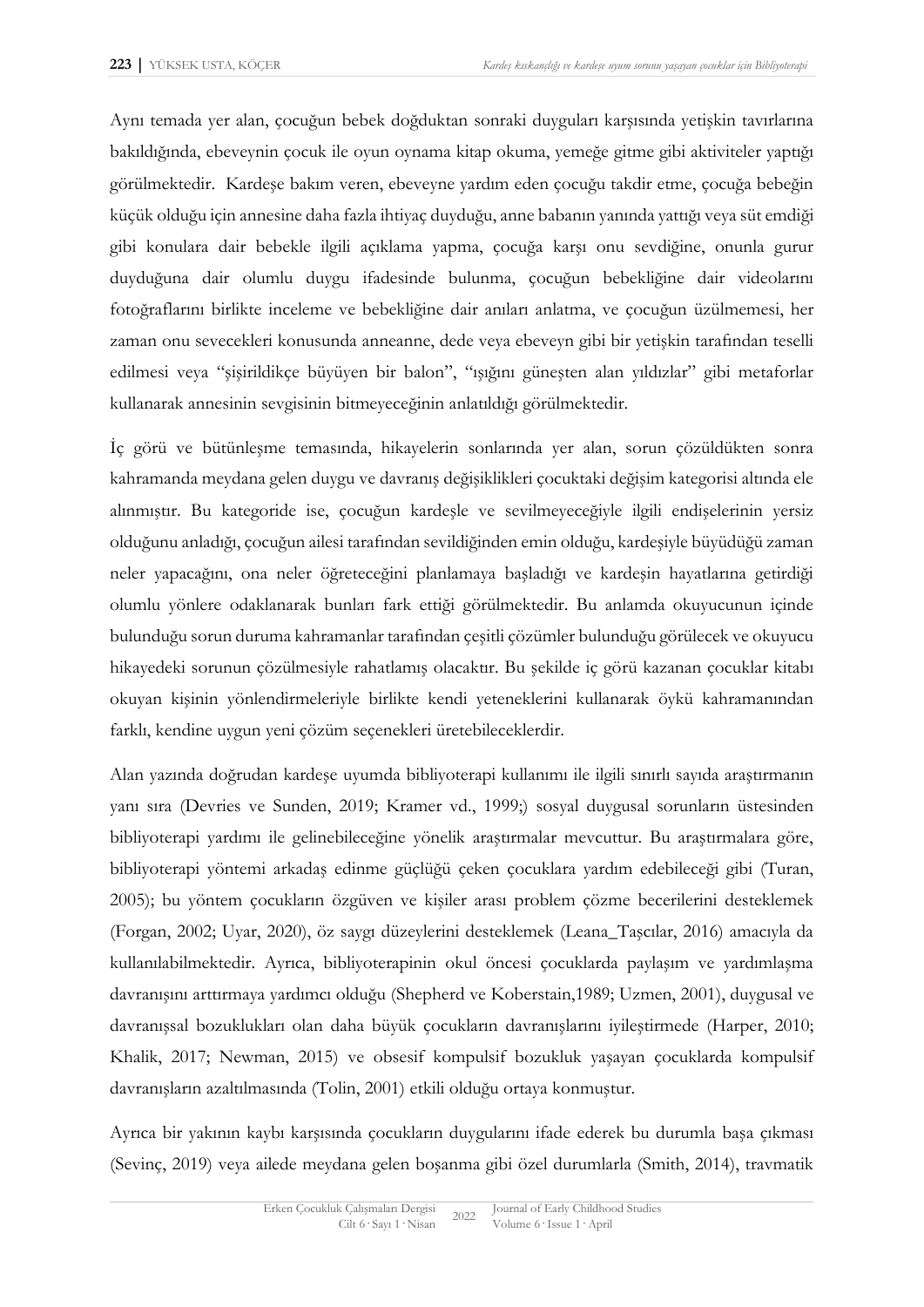durumlarla başa çıkabilmesi için öğretmenler tarafından kullanılabileceği belirtilmektedir (Alat, 2002).

Özetle, bu araştırmada kardeş kıskançlığı veya kardeşe uyum konusunda zorluk yaşaması durumunda çocuklara bibliyoterapi uygulamasında okunabilecek kitaplar belirlenmiş ve bibliyoterapik unsurlar açısından incelenmiştir. İncelenen kitapların kardeş kıskançlığı yaşayan çocuklara, benzer problemleri yaşayan kahramanlarla özdeşim kurarak hem öykü kahramanının hem de kendi duygularını tanıyabilme, unuttukları ya da bastırdıkları pek çok olumsuz duyguyu anlayabilme ve böylece yaşadıkları problemlerin üstesinden gelme konusunda yardımcı olabileceği sonucuna varılmıştır.

Araştırma sonuçlarına dayanarak, erken çocukluk dönemindeki çocukların öğretmenlerine, sınıflarında uyum ve davranış sorunları yaşayan çocuklara destek olmak amacıyla bibliyoterapi uygulamalarına yer vermeleri önerilebilir. Mevcut araştırmada, içerikleri incelenen kitapları kardeş kıskançlığı sorunu yaşayan çocukların bu sorunun üstesinden gelmelerine yardımcı olmak amacıyla bibliyoterapi uygulamalarında kullanmaları ve araştırmaya dahil edilen kitapların belirlenmesinde yararlanılan "Bibliyoterapi Kitap Değerlendirme Kriterlerini" farklı sorun durumlarında kitap belirlemek için kullanarak faydalanmaları önerilebilir. Konuya dair yapılacak olan ileri araştırmalarda araştırmacılara, söz konusu kitapların etkililiğinin deneysel olarak incelenmesi ve çocuklarda görülen diğer çeşitli davranış ve uyum sorunlarında bibliyoterapi uygulamasında kullanılabilecek kitapları belirleyerek incelemeleri önerilebilir.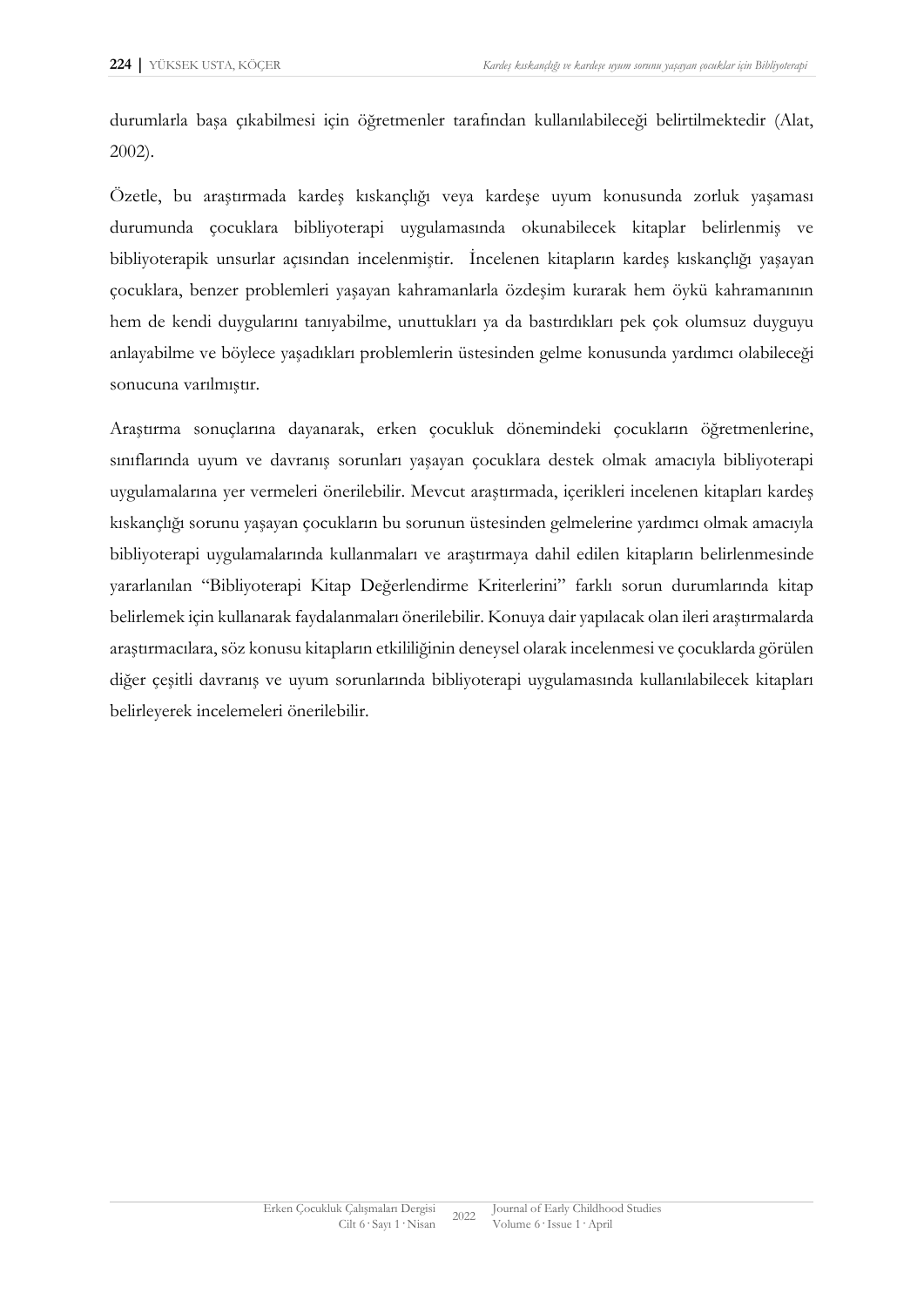## **KAYNAKÇA**

- Alat, K. (2002) Traumatic events and children how early childhood educators can help. *Childhood Education*, 79 (1), 2-8.
- Aydın, B. (2005) *Çocuk ve ergen psikolojisi* (2. Baskı). İstanbul: Atlas Yayın Dağıtım.
- Braaksma, M. A. H., Rijlaarsdam, G., ve van den Bergh, H. (2002) Observational learning and the effects of model-observer similarity. Journal of Educational Psychology, 94(2), 405–415.
- Büyüköztürk, Ş., Çakmak, E. K., Akgün, Ö. E. Karadeniz, Ş. ve Demirel, F. (2016) *Bilimsel Araştırma Yöntemleri*. (20 Baskı). Ankara: Pegem Akademi
- Cornett, C. E. ve Cornett, C. F. (1980) *Bibliotherapy, the right book at the right time*. Bloomington, IN: Phi Delta Kappa Educational Foundation.
- Creswell, J. R. (2021). Nitel *Araştırma Yöntemleri* (S. B. Demir ve M. Bütün çev.) İstanbul: Siyasal Kitabevi (Orijinal eserin yayın tarihi 2013)
- DeVries, D. ve Sunden, S. (2019) Bibliotherapy with children who have a sibling with a disability. *Journal of Poetry Therapy*, 32 (3), 135-155.
- Dilidüzgün, S. (2003) *Çağdaş çocuk yazını – yazın eğitimine atılan ilk adım*. İstanbul: Morpa Kültür Yayınları.
- Forgan, J. W. (2002) Using bibliotherapy to teach problem solving. *Intervention in School and Clinic*, 38 (2), 75-82.
- Gladding, S. T. ve Gladding, C. (1991) The ABCs of bibliotherapy for school counselors. *The School Counselor*, 39 (1), 7-13.
- Glesne, C. (2013) *Nitel araştırmaya giriş*. (A. Ersoy ve P. Yalçınoğlu, Çev.). Ankara: Anı Yayıncılık.
- Harper, G. (2001) Enfranchising the child: Picture books, primacy, and discourse. *Style*, 35 (3), 393- 409.
- Heath, M. A., Sheen, D., Leavy, D., Young, E. L., ve Money, K. (2005) Bibliotherapy: A resource to facilitate emotional healing and growth. *School Psychology International*, 26, 563-580. DOI[:10.1177/0143034305060792](about:blank)
- Işıtan, S. (2015) Özel amaçla yazılmış çocuk kitapları. *International Periodical for the Languages, Literature and History of Turkish or Turkic*, 11(4), 471-492.
- Karagöz, B. (2015) Kendilik değerini koruma bağlamında çocuk edebiyatı eserlerinin kullanımı. *Uluslararası Sosyal Araştırmalar Dergisi*, 8 (40), 486-493.
- Karagül, S. (2018) Çocuk edebiyatı ve bibliyoterapi. *Çocuk ve Medeniyet Dergisi,* 3 (6), 43-55.
- Karp, H. (2006) *Mahallenin en mutlu yumurcağı* (P. Ersoy Çev.) Yakamoz Yayınları (Orijinal Eserin Yayın Tarihi 1998)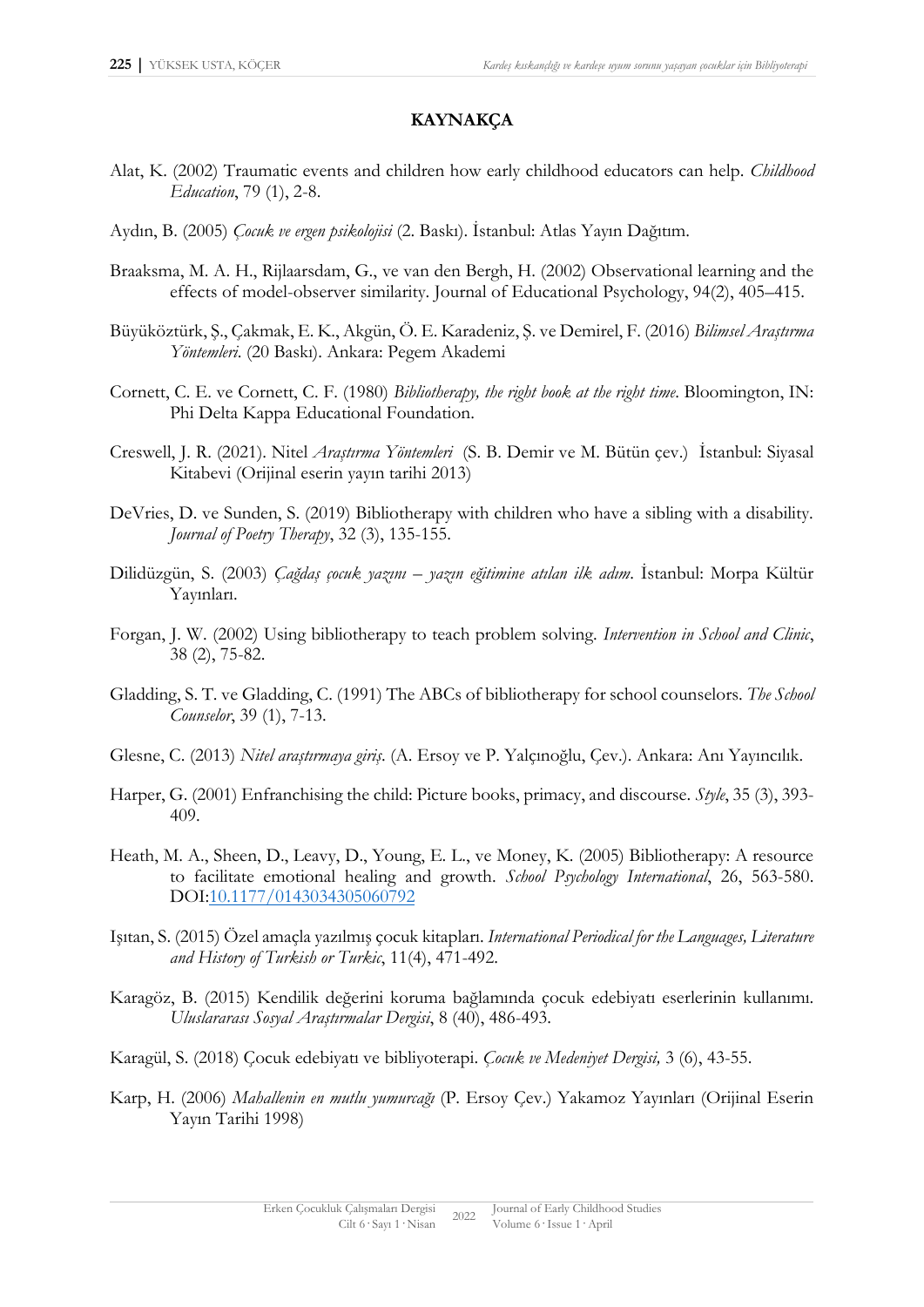- Khalik, A. S. A. (2017) The effectiveness of bibliotherapy as an ıntervention on ımproving aggressive behavior of fifth graders children with emotional and behavioral disorders. *International Journal of Psycho-Educational Sciences*, 6 (2), 30-35.
- Kıral, B. (2020) Nitel bir veri analizi yöntemi olarak doküman analizi. Journal of Social Sciences Institute, |15, 170-189. [https://dergipark.org.tr/tr/download/article-file/1156348](about:blank)
- Koçyiğit, F. (2018) *Üniversite öğrencilerinde algılanan sosyal destek, anne baba tutumları ve yılmazlık düzeyleri arasındaki ilişkinin incelenmesi*. Yayımlanmamış Yüksek Lisans Tezi. Yakın Doğu Üniversitesi Sosyal Bilimler Enstitüsü, Lefkoşa.
- Kramer, L., Noorman, S. ve Brockman, R. (1999) Representations of sibling relationships in young children's literature. *Early Childhood Research Quarterly*, 14 (4), 555–574
- Labuschagne, A. (2003) Qualitative research airy fairy or fundamental?. *The Qualitative Report*, 8(1), 100-103. https://doi.org/10.46743/2160-3715/2003.1901
- Leana-Taşcılar, M. Z. (2016) Bibliyoterapi programının üstün zekâlı ve yetenekli öğrencilerin öz saygı düzeylerine etkisi. *Balıkesir University the Journal of Social Sciences Institute*, 20 (37), 73-95.
- Merriam, S. B. (2013) *Nitel araştırma desen ve uygulama için bir rehber*. (S. Turan Çev). Ankara: Nobel Akademik Yayıncılık
- Miles, M. B. ve Huberman, A. M. (2019) *Nitel veri analizi* (S. Akbaba Altun ve A. Ersoy Çev). Ankara: Pegem Akademi
- Millî Eğitim Bakanlığı (MEB). (2017). *Öğretmenlik mesleği genel yeterlikleri.* Ankara: Öğretmen Yetiştirme ve Geliştirme Genel Müdürlüğü.
- Newman, K. (2015) *Bibliotherapy as an intervention for aggressive elementary children.* Brigham Young University.
- Öncü, H. (2012) Bibliyoterapi yönteminin okullarda psikolojik danışma ve rehberlik amacıyla kullanılması. *TSA,* 16 (1), 147-170.
- Öner, U. (2007) Bibliyoterapi. *Journal of Arts and Sciences*, 1 (7), 133-150.
- Paktuna Keskin, S. (2012) *Davranışlara söz geçirmek.* (2. Baskı) İstanbul: Boyut yayıncılık
- Pardeck, J. T., ve Pardeck, J. A. (1989) Bibliotherapy: A tool for helping preschool children deal with developmental change related to family relationships. *Early Child Development and Care*, *47*(1), 107-129. [https://doi.org/10.1080/0300443890470106](about:blank)
- Patton, M. Q. (2014) *Nitel Araştırma ve değerlendirme yöntemleri*. (M. Bütün ve S. B. Demir Çev ). Anakara: Pegem Akademi
- Prater,A.A., Johnstun, M. A. [Taylor,](about:blank) T. M. ve [Johnstun,](about:blank) M. R. (2006) Using children's books as bibliotherapy for at-risk students: A guide for teachers. *[Preventing School Failure](about:blank)* 50 (4):5-10 Doı:[10.3200/Psfl.50.4.5-10](about:blank)
- Rozalski, M., Stewart, A. ve Miller, H. (2010) Bibliotherapy: helping children cope with life's challenges. *Kappa Delta Pi Record*, *47*(1):33-37 DOI[:10.1080/00228958.2010.10516558](about:blank)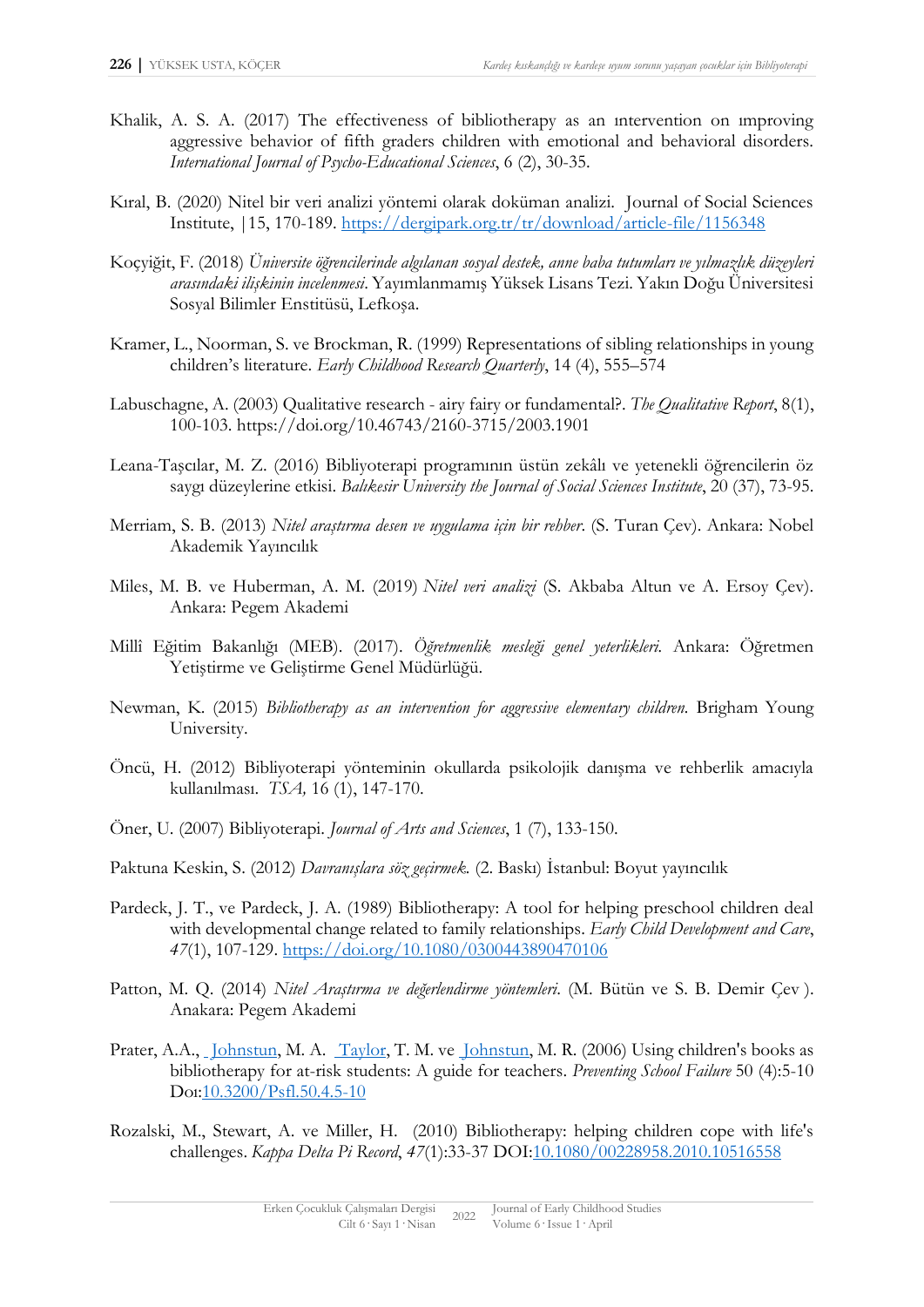- Sevinç, G. (2019) Ölüm ve bibliyoterapi: Okul öncesi dönemde faydalanılabilecek çocuk kitaplarına yönelik bir içerik analizi. *Türk Psikolojik Danışma ve Rehberlik Dergisi*, 9 (55), 1213-1246.
- Shepherd, T.R. ve Koberstain J. (1989) Books, puppets, and sharing: teaching preschool Children to share. *Psychology in the Schools*, 26 (7), 311-316.
- Smith, S. E. (2014) Exploring the impact of bibliotherapy and family literacy bags on elementary students experiencing divorce. Unpublished Master Thesis, University of Central Florida.
- Solter, A. J. (2020) *Çocuğunuza kulak verin.* (A. Cebeneyon Çev.) İstanbul: Doğan Yayıncılık (Orijinal Eserin Yayın Tarihi 1989).
- Tolin, D.F. (2001) Case Study: Bibliotherapy and extinction treatment of obsessive-compulsive disorder in a 5-year-old boy. *Journal of Amarican Academy of Child and Adolescent Psychiatry,* 40 (9), 1111-1114
- Tortamış-Özkaya, B. (2020) *Çocuk Ruh Sağlığı*. Ankara: Nobel yayıncılık
- Turan, L. (2005) Arkadaş edinme güçlüğü çeken çocukların problemlerini çözmede çocuk edebiyatından yararlanma. *Atatürk Üniversitesi Kazım Karabekir Eğitim Fakültesi Dergisi,* 0 (2), 124-135.
- Uyar, F. U. (2020) *5-6 Yaş grubu çocuklarda bibliyoterapinin özgüven ve kişiler arası problem çözme becerilerine etkisinin incelenmesi*. Yayımlanmamış Yüksek Lisans Tezi, Çanakkale Onsekiz Mart Üniversitesi Eğitim Bilimleri Enstitüsü.
- Uzmen, F. S. (2001) *Okul öncesi eğitim kurumlarına devam eden altı yaş çocuklarının prososyal davranışlarının resimli çocuk kitapları ile desteklenmesi*. Yayımlanmamış Doktora Tezi. Hacettepe Üniversitesi Sosyal Bilimler Enstitüsü, Ankara.
- Van Lankveld, J. J. D.M. (1998) Bibliotherapy in the treatment of sexual dysfunctions: A metaanalysis. *Journal of Consulting and Clinical Psychology,* 66 (4), 702-708.
- Wolpov, R. ve Askov, E. (2001) Widened frameworks and pratice: From bibliotherapy the literacy of testimony and witness. *Journal of Adolescent and Adult Literacy*, 67 (7), 606-609.
- Yavuz, S. (2016) *Sihirli öneriler*. İstanbul: Pedagoji Yayınları.
- Yavuzer, H. (2020) *Çocuğunuzun ilk 6 yılı.* (38. Baskı). İstanbul: Remzi Kitabevi.
- Yıldırım, A. ve Şimşek, H. (2011) *Nitel araştırma yöntemleri* (8. Baskı). Ankara: Seçkin Yayıncılık

Yörükoğlu, A. (2011) *Çocuk ruh sağlığı* (31. Baskı) İstanbul: Özgür Yayınları.